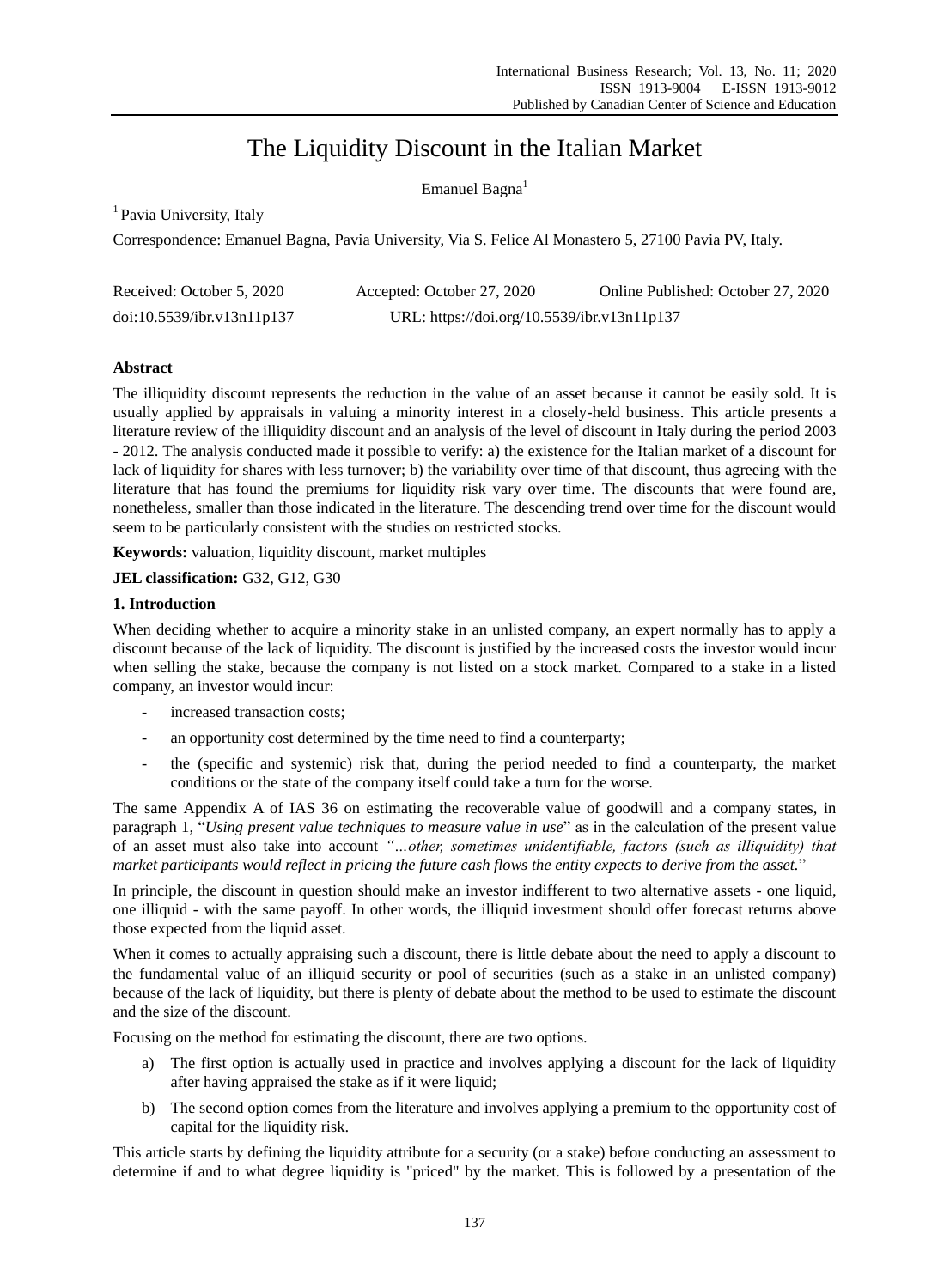theoretical framework underlying adjustments to discount rates for a lack of liquidity. The third section looks at the various methodologies found in the literature to determine the liquidity discount, focusing specifically on the limits of those methodologies. The final section presents a model for determining the discount based on the Italian market between 2003 and 2012.

## **2. Liquidity and Markets**

The liquidity of an asset refers to the speed and ease with which it can be transformed into cash when desired, at a fundamental value and without having to give up part of the value because of the urgency of the sale.

Is illiquidity is an isolated issues that only troubles unlisted securities, or is it also found in financial markets?

Answering this question requires setting out two measurements: one that shows the speed with which a financial asset can be sold and the other that shows the probability of selling it at a discount. In the literature, these two measurements are known respectively as turnover and the bid-ask spread. Turnover is the number of shares transacted in a specific period compared to a company's total number of shares. By contrast, the bid-ask spread shows the differential between the purchase price and the sales price for a listed share on the same date. This indicator is generally expressed in relation to the price of the security, so as to obtain a discount measurement.

In efficient markets, the high numbers of trades for a security ensure a stake can be rapidly sold, just as a low bid-ask spread ensures the security can be sold at a price close to the fundamental value. In a diametrically opposed sense, low volumes and a high bid-ask spread make it possible to transfer a stake at a price that is quite far removed from the fundamental value, at a significant discount. Take, for example, the purchase of  $\epsilon$ 200,000 worth of securities in a liquid company and the same amount in an illiquid company. For 2020, the annual average daily bid-ask spreads (relative to the price) are 0.05% and 5.93% respectively. Moreover, the securities have an annual average daily turnover of 0.31% and 0.01% respectively. Assuming theoretical capital gains for both securities of 12%, an investor decides to sell both assets. With capitalisation at 31/12/2019 for both securities of  $\epsilon$ 2,801 million and  $\epsilon$ 70 million respectively, there would be no problem selling the liquid security as the average daily volume (0.31%) effectively guarantees a rapid sale. Imagining brokerage fees of 20 basis points and a bid-ask spread equal to the annual daily average, the gains would be 11.75% (equal to 12%-0.20%-0.05%=11.75%). The scenario is not the same for the illiquid asset, where the realisable gain would be far lower (12% - 0.20% - 5.93% = 5.87%). Additionally, such a gain might be purely theoretical because, as the capital share owned by the investor is equal to 0.32% (200,000 x 1.12% / 70,000,000), the market would only be able to absorb such an amount in 32 days (32 = capital share held / average daily turnover =  $0.32/0.01$ ).

This example shows how liquidity is also an issue that is relevant to regulated markets.

Accepting the hypothesis that securities lacking liquidity offer higher returns, one would expect to find relatively lower prices for these securities if the fundamentals are basically the same. Likewise, highly liquid securities should have relatively high prices. This means the share price discounts because of the lack of liquidity should be matched by risk premiums in the discount rates of the expected results (cost of capital). This is the outlook adopted by the IAS and referenced in the introduction.

Imagine, for example, two companies (Alfa and Beta) with identical payoffs, but with different liquidity levels. Let's assume the value of both securities can be calculated using a dividend discount model (DDM). The dividends are equal to 10, the cost of capital - calculated according to the Capital Asset Pricing Model - is 10%, the dividend growth rate in perpetuity is 0 and the book value is 100. The value of both securities is:

 $W_{Alfa} = W_{Beta} = Dividend/Cost$  of Capital = 10/0.10 = 100,

and the Price to Book Value multiple (P/BV) is:

 $P/BV_{Alfa} = P/BV_{Beta} = W_{Alfa} / BV_{Alfa} = W_{Beta} / BV_{Beta} = 100/100 = 1$  x.

The risk premium for a lack of liquidity for Alfa is 1% (to be added to the cost of capital) and the premium for Beta is 0. The value and multiple of the equity for the Beta security would remain unchanged, but for the Alfa security, the value and multiple would be less:

 $W_{Alfa} = 10 / (0.10 + 0.01) = 90.91$ 

 $P/BV_{Alfa} = 90.91/100 = 0.91 \text{ x}$ 

## **3. Adjusting Cost of Capital for Lack of Liquidity**

The efficiency of financial markets means that two activities with the same payoff (same forecast cash flow and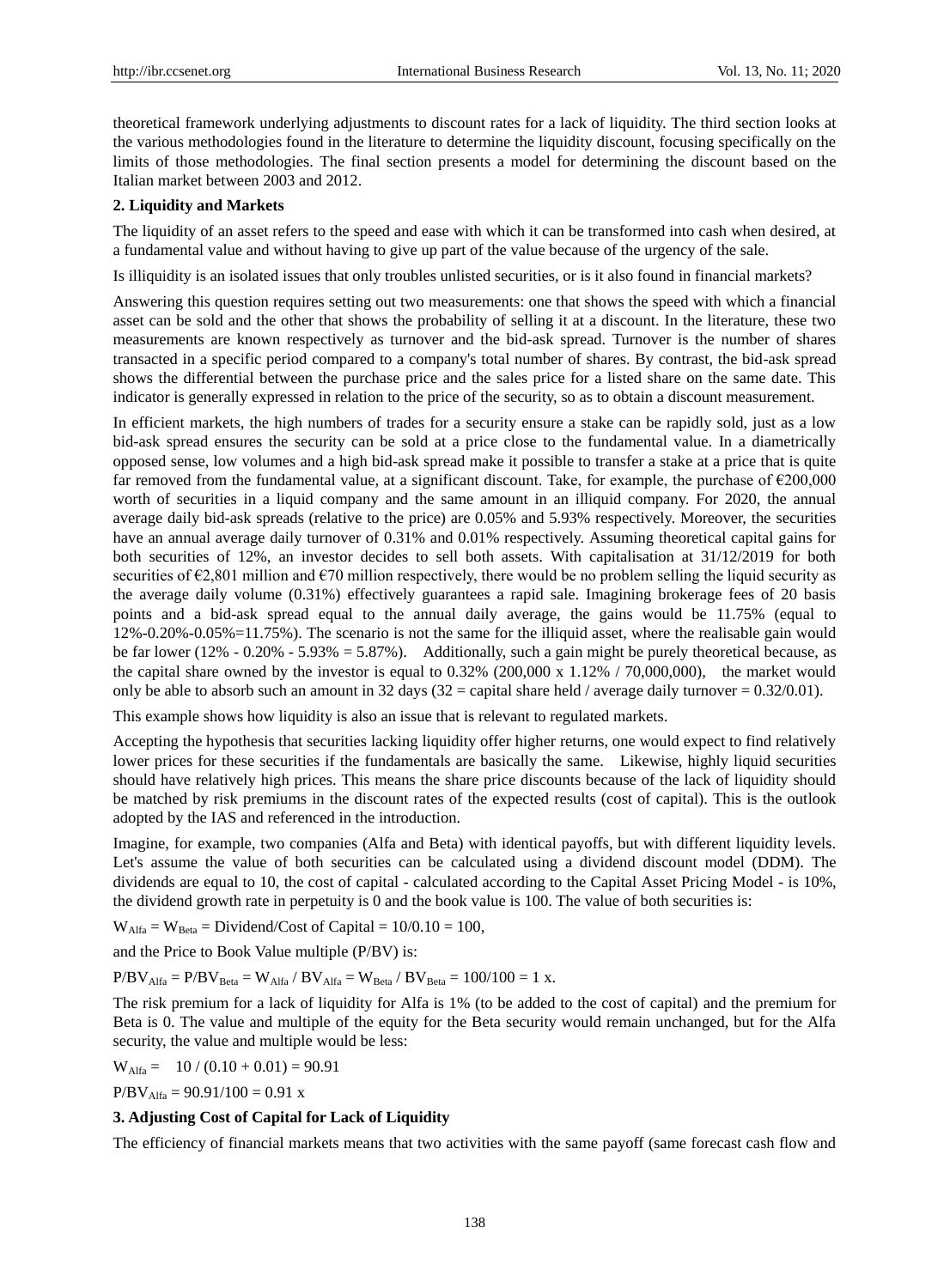identical risk) must have the same price.<sup>1</sup> Any discrepancy would open up the possibility of making a profit without taking on the risk (arbitrage), buying the undervalued asset and selling the overvalued one. The greater any such price divergence (and hence profit), the greater the number of investors that would be interested. The excess of demand (offer) for the undervalued (overvalued) asset would lead to a realignment of prices, guaranteeing market equilibrium and efficiency. Now, let us assume we have two securities - one liquid and the other illiquid - available on the same market, with an identical payoff but consistently different prices. Is our only conclusion that the market is inefficient?

If one accepts the hypothesis that securities lacking liquidity have an opportunity cost of capital above what is justified by the covariance between their returns and those of the market, the answer would probably be "no".

*Amihud* and *Mendelsson* (1986) were the first to demonstrate that securities with a high bid-ask spread have higher yields. Focusing on the period 1961-1980, their analysis showed how the average monthly returns on securities listed on US markets with a higher bid-spread ask were 67 basis point above that of securities with a lower bid-ask spread.<sup>2</sup>

However, it was a subsequent study by *Roll*, *Chordia* and *Subrahmanyam* (2000) that questioned the Capital Asset Pricing Model, showing liquidity risk is systemic and so hard to diversify. *Achraya* and *Pedersen* (2003) then used this study as a basis to go further and show that illiquid securities have a risk premium 1.1% higher than that of liquid securities, and that such a premium was largely explained (80%) by the covariance between the liquidity of a security and the liquidity of the market. Hence, the differential in the illiquidity risk premium between illiquid and liquid securities is greater during periods in which the market itself is illiquid. *Stambaugh* and *Pastor* (2003) reached the same conclusions.

The difficulty in estimating the coefficients for the sensitivity of the liquidity of a security to changes in market liquidity (liquidity beta) led to various authors proposing adjustments to rates only on the basis of turnover or the bid-ask spread of a security. *Amihud* and *Mendelsson* (1989) proposed adjusting rates by 24/26 basis points annually for each percentage point increase in the bid-ask spread. Assuming the same cost of capital for Boero Bartolomeo and Italcementi shares (calculated using the Capital Asset Pricing Model) at 7%, the adjustment of that cost for Italcementi would be almost zero  $(0.12\% = 0.05\% \times 0.24\%)$ , while for Boero Bartolomeo it would be significant (1.42% = 5.93% x 0.24%). By contrast, *Datar*, *Nair* and *Radcliff* (1998) proposed using turnover levels for such an adjustment. Their idea was for each percentage point increase in turnover, one should see a 0.54% drop in the annual expected returns. Taken together, these studies show discount rates should be adjusted for a security's liquidity risk. However, the lack of a universally accepted model and, more importantly, a model that can be used in practice (neither bid-ask spread nor turnover can be used for unlisted securities) leads to the notion it is best to initially estimate the value of an illiquid minority stake as if it were liquid and then apply a discount for lack of liquidity. Precisely such an approach is recommended by the American Institute of Certified Public Accountants (AICPA) in the exposure draft on standards for valuation.<sup>3</sup> In point 42 of the document, one finds: *"Examples of valuation adjustments for valuation of a business… include a discount for lack of marketability and a discount for lack of control.*"

## **4. A Discount for a Lack of Liquidity: Review of the Proposed Methods (Literature Review)**

The methodologies proposed in the literature (both academic and non) to estimate the discount for a lack of liquidity hinge on finding situations in which a security is simultaneously traded on an organised market (liquid) and independently (illiquid). This is precisely the case for "restricted stocks" - shares of listed companies that are placed privately without soliciting funds from the public at a significant discount compared to the same shares traded on the market. An alternative is securities sold to a third-party company before being placed on the stock market. These studies (called "*IPO studies*" below) are based on the details of how the shares for companies about to list are sold at a discount on the placement price. The third area of study focuses on comparing the multiples for the purchase of a controlling stake of a listed companies with the same multiples for comparable unlisted companies (called "*Public/private company transactions"* below).

## *A) Restricted stocks*

Most of the information about the discount for lack of liquidity comes from studies of restricted stocks. These

<sup>&</sup>lt;sup>1</sup> In the literature, this relationship is known as the law of one price.

<sup>&</sup>lt;sup>2</sup> Expressed in annual terms, this corresponds to an 8% yield premium for securities with less liquidity, meaning it is close to the historical risk premium for the S&P 500!

<sup>&</sup>lt;sup>3</sup> "Proposed Statement on Standards for Valuation Services", AICPA, March 2005.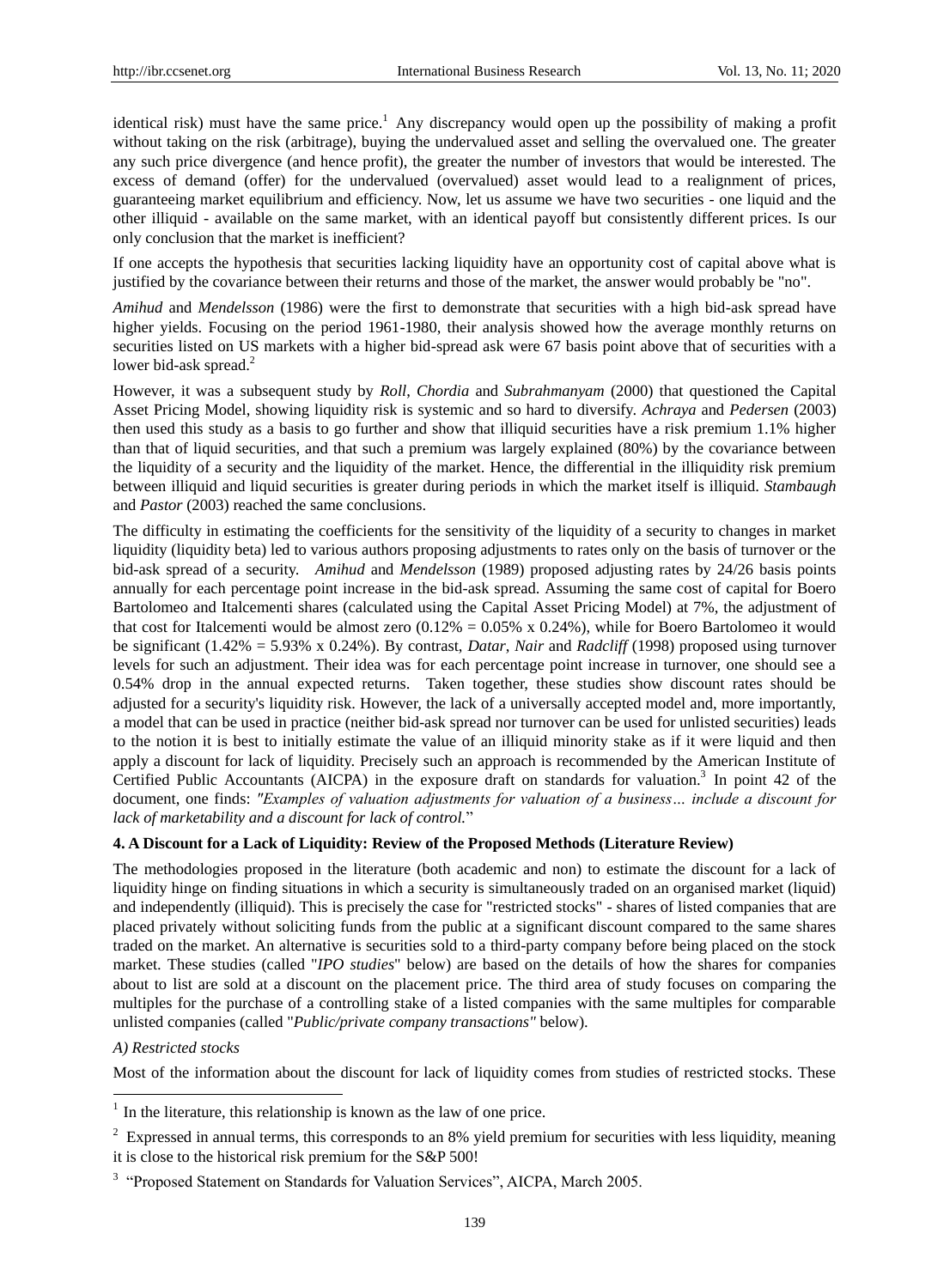are shares of listed companies that are placed privately with a restricted section of the public, without any prospectuses being published. As a consequence, the American supervisory authority (the Securities Exchange Commission or SEC) bans the resale (on a regulated market) of securities so acquired for a year (SEC Rule 144). Such a security is illiquid and so it is placed at a significant discount compared to the prices for the same shares listed on the market.

Table 1 shows the liquidity discounts since the SEC study in 1969. The table highlight that the discount is less for those samples of companies analysed in the more recent past. For example, the study conducted by Columbia Financial Advisor underscores how, between 1996 and 1998, the discount dropped from 21% to 13%. This could be tied to a rule change for trading restricted stocks (SEC Rule 144), as before 1997 there were more restrictions on the sale of such securities (a restricted stock could only be sold two years after its purchase). This downward trend might also be explained by the general increase in available liquidity in recent years, with the consequent (upward) pressure on the prices of illiquid assets.

| <b>Study</b>                   | <b>Period for</b><br>study | <b>Average Liquidity Discount</b> |
|--------------------------------|----------------------------|-----------------------------------|
| <b>SEC</b>                     | 1966-1969                  | 26%                               |
| Gelman                         | 1968-1970                  | 33%                               |
| Trout                          | 1968-1972                  | 33%                               |
| Maher                          | 1969-1973                  | 35%                               |
| Moroney                        | 1969-1973                  | 36%                               |
| Stryket, Pittock               | 1978-1982                  | 45%                               |
| Hall, Polacek                  | 1979-1992                  | 23%                               |
| Hertzel, Smith                 | 1980-1987                  | 14%                               |
| Management Planning, Inc.      | 1980-1995                  | 28%                               |
| FMV Opinions, Inc.             | 1980-1997                  | 22%                               |
| Willamette                     | 1981-1984                  | 31%                               |
| Silber                         | 1981-1988                  | 34%                               |
| Bajai, Denis, Ferris, Sarin    | 1990-1995                  | 7%                                |
| Johnson                        | 1991-1995                  | 20%                               |
| Finnerty                       | 1991-1997                  | 20%                               |
| Columbia Financial Advisor (1) | 1996-1997                  | 21%                               |
| Columbia Financial Advisor (2) | 1997-1998                  | 13%                               |

Table 1. Discount for lack of liquidity derived from the restricted stock studies

Source: our calculations using *Pratt* (2001) and *Hitchner* (2003), *Bajai et al.* (2001) and *Finnerty* (2002)

One key aspect that is common to all these studies is the significant dispersion of the discount within the sample. *Silber* (1991) was the first to seek the reasons for this. He showed that larger, more financially solid companies had a smallish discount at 14%, but small, less financially solid companies had an average discount of 60%. Subsequent studies have confirmed this<sup>4</sup> using different variables for the health/risk of a company<sup>5</sup> and its size.

The primary limitation of such studies is that the discount is measured over lengthy periods, up to a decade at times. This paper has already highlighted the time relevance of the liquidity of a security. It is highly unlikely that, say, the stock for a tech company had the same illiquidity characteristics (and consequently the same discount) in early 2000 at the height of the bubble and in September 2001 (when the Twin Towers were attacked).

Such studies also suffer from the potential limitation that, in the selected private placements, the transfer of stock is to company insiders. Thus, the discount could be due to alternative forms of bonuses/compensation.

Let us now imagine we have purchased shares in a listed company through a private placement. This entails

 4 See, for example, *Bajaj*, *Denis*, *Ferris* and *Sarin* (2001).

<sup>5</sup> Such as the volatility of profits, of market returns and so on.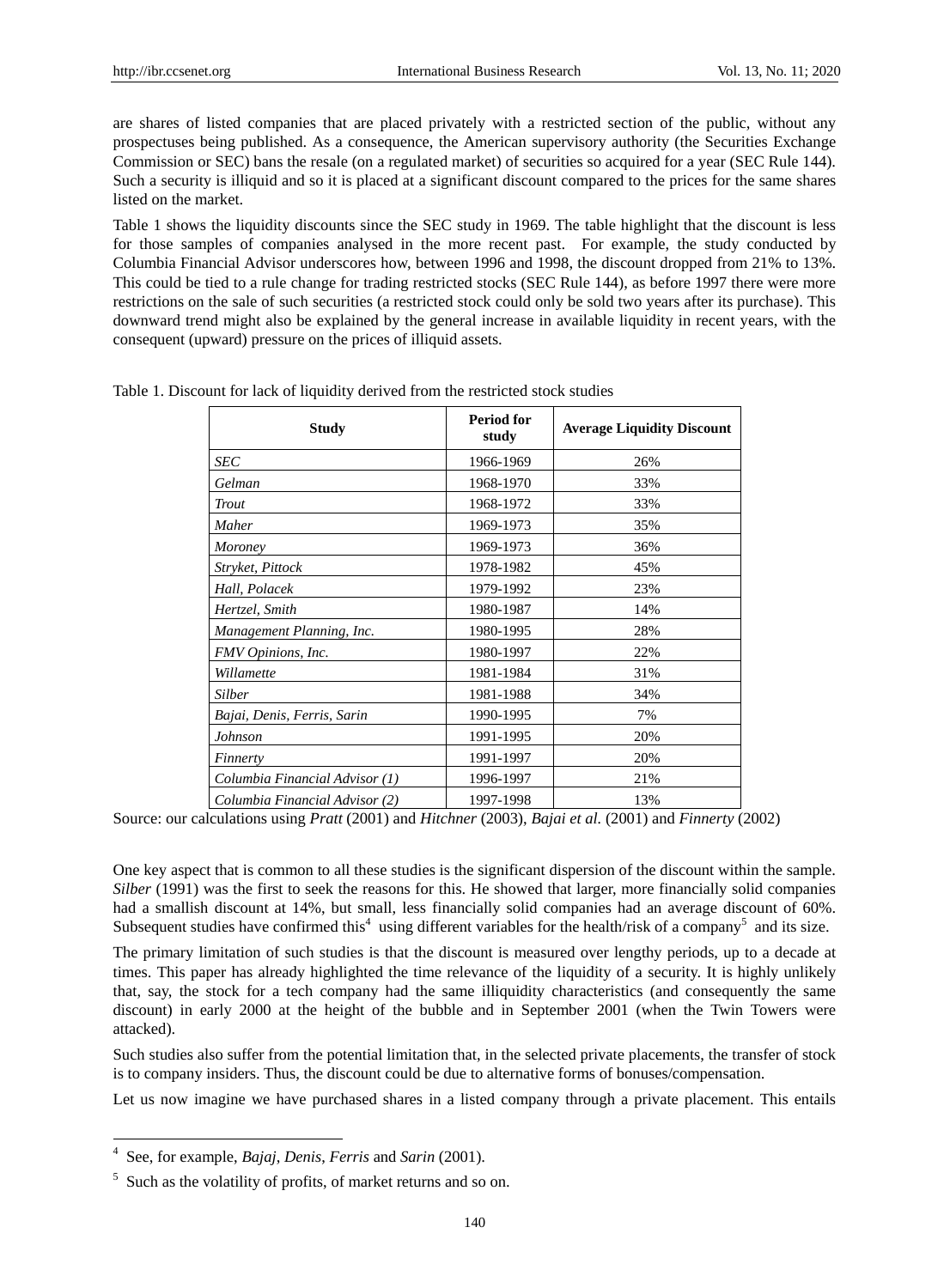giving up the ability, guaranteed by an efficient regulated market, to sell them at their fundamental value, without having to grant any discounts. However, if the ability to sell an asset at a set price (fundamental value) is the same as a defined put option, we can see the purchase of the security in a private placement as implicitly giving up a put option for the same security. Such reasoning drove *Chaffee* (1993) to see the liquidity discount implicit in the purchase of restricted stocks as an option. He argued the difference between the purchase price for a security in a private placement and the related market price was the equivalent of the price of a put option (at the money) for the security. Since the key aspects that determine the price of an option are its maturity and the volatility of the underlying, it follows that the liquidity discount on a stake would increase as:

- the uncertainty and risk of the investment increase (as reflected in increased price volatility);
- the period for which the security is illiquid increases, in this case equal to one year.

*Chaffee* does show an effective correlation between the discount for lack of liquidity applied to restricted stocks and the price for a put option at the money with maturity at one year for the same security,<sup>6</sup> but using such a methodology to determine the discount for completely illiquid securities (and thus not restricted stocks) would be complicated in practice as, in reality, the data to calculate the volatility of returns is not available.

## *B) IPO studies*

-

One way of measuring the liquidity discount is to compare the sale prices for a share prior to a company being listed and the prices after listing. Such an approach is adopted by *Emory, Willamette Management Associates*  (WMA) and *Hitchner.*<sup>7</sup> Emory found the average discount for lack of liquidity was 45%, based on an examination of the transactions in the five months prior to a company listing. The available details also show the discount for lack of liquidity determined using this approach is independent of the period in which the transaction was performed. The average discount is between 40% and 45% for the period 1980-2000, with the only exclusions being 1980-1981 (average discount of  $66\%$ ) and 1997-2000 (average discount of  $52\%$ <sup>8</sup>). The study found that, during other periods, liquidity was only minimally linked to the time period.

Contrastingly, the studies by *WMA* and *Hitchner* found the discount to be variable in relation to the period in which it was calculated (discounts ranged from a minimum of 31.8% for 1991, to 73.1% for 1984).

One of the criticisms tabled against the *Emory*, *WMA* and *Hitchner* studies is the different types of investors involved in the purchase. In many cases, the purchase of a security prior to its placement is done by stakeholders within the company (management or venture capitalists), while the post-listing purchases are generally by non-strategic investors. Thus, the discount for purchasing a package of shares could be due to it being some form of bonus/compensation for the company's management or a form of remuneration for the services provided by a venture capitalist.

Secondly, the discount calculated using such an approach could be distorted by divergent growth prospects for the company between when the private transaction occurred and the moment when the company's shares were listed.<sup>9</sup> A portion of the difference between the prices for pre and post placement discounts could be due to increased uncertainty about a company's future.

Let us use an example to explore the logic underlying this criticism. Imagine a venture capitalist purchases a minority stake in a company that is planning to list. The company can be analysed using a dividend discount model (DDM). The dividend per share is 10, the cost of equity is 10% and the dividend growth rate is 1%. The dividend growth rate is uncertain because the company is in the middle of negotiations that could lead to a joint venture with a competitor that would increase the dividend growth rate in perpetuity to 3%. Should the negotiations prove successful (we assume a 10% probability of success) the company will list. What would the company be worth in this case? Should the joint venture come to fruition, the value would be:

 $W_{\text{cum joint venture}} = D / (coe - g) = 10 / (0.10 - 0.03) = 10 / 0.07 = 142.86$ 

<sup>6</sup> The value of the put option at the money is calculated using the Black Scholes formula.

 $^7$  The database for the Emory analysis is available at[: http://www.emorybizval.com/.](http://www.emorybizval.com/)

<sup>&</sup>lt;sup>8</sup> For this period, *Emory* divided the sample into tech stock (dot.com) and non-tech stock. The discount for tech stock was 54%, while for the others it was 44%.

<sup>&</sup>lt;sup>9</sup> The *WMA* studies looked at all the transactions in the three years prior to the IPO, adjusting the discount for a lack of liquidity for any change in the P/E multiple for the industry in which the company operates in the period prior to placement.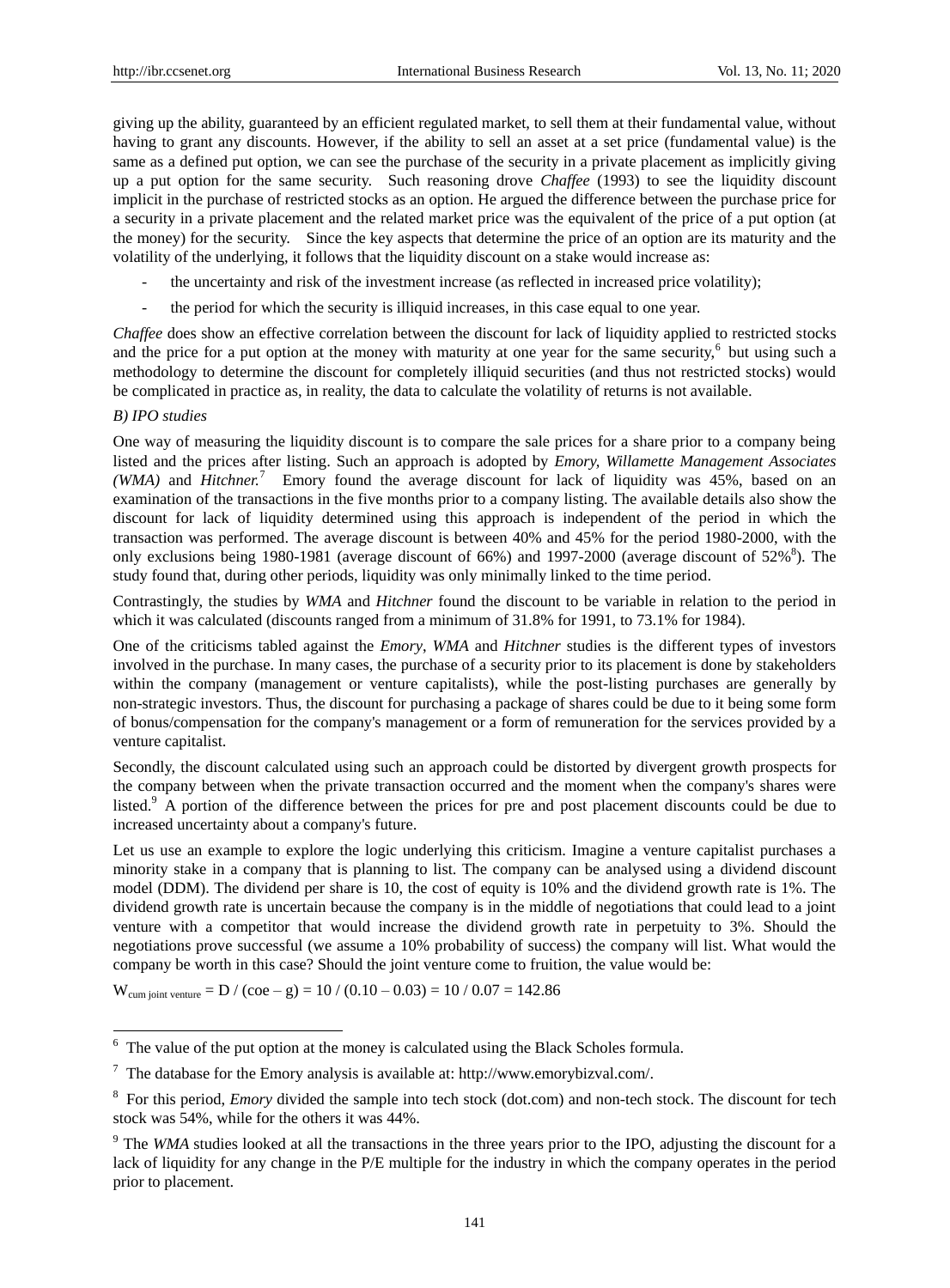But if the joint venture never actually happens:

 $W_{\text{ex joint venture}} = D / ( \text{coe} - g ) = 10 / (0.10 - 0.01) = 10 / 0.09 = 111.11$ 

The fair value for the security would be the sum of the probability of the two events happening, multiplied by the values calculated previously:

 $W = W_{cum\;iont\;venture}$  x 0.10 +  $W_{ex\;iont\;venture}$  x 0.90 = 142.86 x 0.10 + 111.11 x 0.90 = 114.29

Imagine an investor purchases a minority stake in the company at fair value, receiving a discount for lack of liquidity of 30%. The transaction would take place at  $\epsilon$ 80 per share (114.29 x 0.70 = 80). Now, let's also imagine the negotiations prove successful. The fundamental value of the share would be  $\epsilon$ 142.86 per share. Drawing on the methodology adopted by *Emory*, the discount would be 44% (1-80/142.86), but the discount actually negotiated is 30%.

*C) Public/private company transactions*

The third approach to estimate the discount for a lack of liquidity is based on comparing observable multiples for listed companies and observable multiples for unlisted companies. *Koeplin*, *Sarin* and *Shapiro* (2000) selected 84 transactions to purchase majority stakes in the United States and 108 transactions outside of the US. For each purchase of an unlisted company, a comparable transaction (industry, year and nation) was found for a listed company. The liquidity discount was then calculated using this formula:

Liquidity Discount  $= 1 -$  [(Implied Market Multiple in the acquisition of unlisted companies) / (Implied Market Multiple in the acquisition of listed companies)]

Table 2 provides the information from the verification by the authors. Referring only to the statistically significant discounts, it becomes evident the median discount for a lack of liquidity in the United States varies from 18.14% to 30.62%, depending on whether one uses the Enterprise Value/Ebitda multiple or the Enterprise Value/Ebit multiple. Internationally, the discount in question has significantly different values depending on whether one uses the Enterprise Value/Ebit multiple (discount of 5.96%) or the Enterprise Value/Ebitda multiple (23.49%).

|                                                                   | <b>US Transactions</b> |            | <b>International transactions</b> |          |  |  |
|-------------------------------------------------------------------|------------------------|------------|-----------------------------------|----------|--|--|
| Multiple implicit in Acquisitions of<br><b>Unlisted Companies</b> | <b>Median</b>          | Average    | <b>Median</b>                     | Average  |  |  |
| Enterprise Value/Ebit                                             | 8.58                   | 11.76      | 11.37                             | 16.26    |  |  |
| Enterprise Value/Ebitda                                           | 6.98                   | 8.08       | 7.1                               | 11.96    |  |  |
| Enterprise Value/Book Value                                       | 1.85                   | 2.35       | 1.35                              | 2.41     |  |  |
| Enterprise Value/Sales                                            | 1.13                   | 1.35       | 1.35                              | 2.63     |  |  |
|                                                                   |                        |            |                                   |          |  |  |
| Multiple implicit in Acquisitions of                              |                        |            |                                   |          |  |  |
| <b>Listed Companies</b>                                           |                        |            |                                   |          |  |  |
| Enterprise Value/Ebit                                             | 12.47                  | 16.39      | 12.09                             | 28.97    |  |  |
| Enterprise Value/Ebitda                                           | 8.53                   | 10.15      | 9.28                              | 25.91    |  |  |
| Enterprise Value/Book Value                                       | 1.73                   | 2.86       | 1.68                              | 3.7      |  |  |
| Enterprise Value/Sales                                            | 1.14                   | 1.32       | 1.63                              | 4.59     |  |  |
|                                                                   |                        |            |                                   |          |  |  |
| <b>Implicit liquidity discount</b>                                |                        |            |                                   |          |  |  |
| Enterprise Value/Ebit                                             | $30.62***$             | $28.26***$ | $5.96**$                          | 43.87*** |  |  |
| Enterprise Value/Ebitda                                           | $18.14***$             | $20.39***$ | 23.49*                            | 53.85**  |  |  |
| Enterprise Value/Book Value                                       | $-7.00$                | 17.81***   | 19.64                             | 34.86    |  |  |
| Enterprise Value/Sales                                            | 0.79                   | $-2.28$    | 17.18                             | 42.70    |  |  |

Table 2. Discounts for lack of liquidity identified by the *Koeplin*, *Sarin* and *Shapiro* analysis

\*One asterisk indicates a data significance level of 10%, two asterisks, a significance of 5%, three asterisks a high statistical significance (1%).

Source: adapted from *Koeplin*, *Sarin* and *Shapiro* (2000)

The major criticism of *Koeplin*, *Sarin* and *Shapiro* is whether a private and a public company can actually be compared. Moreover, the study fails to analyse variables that might also influence the extent of the discount (such as the company's profitability).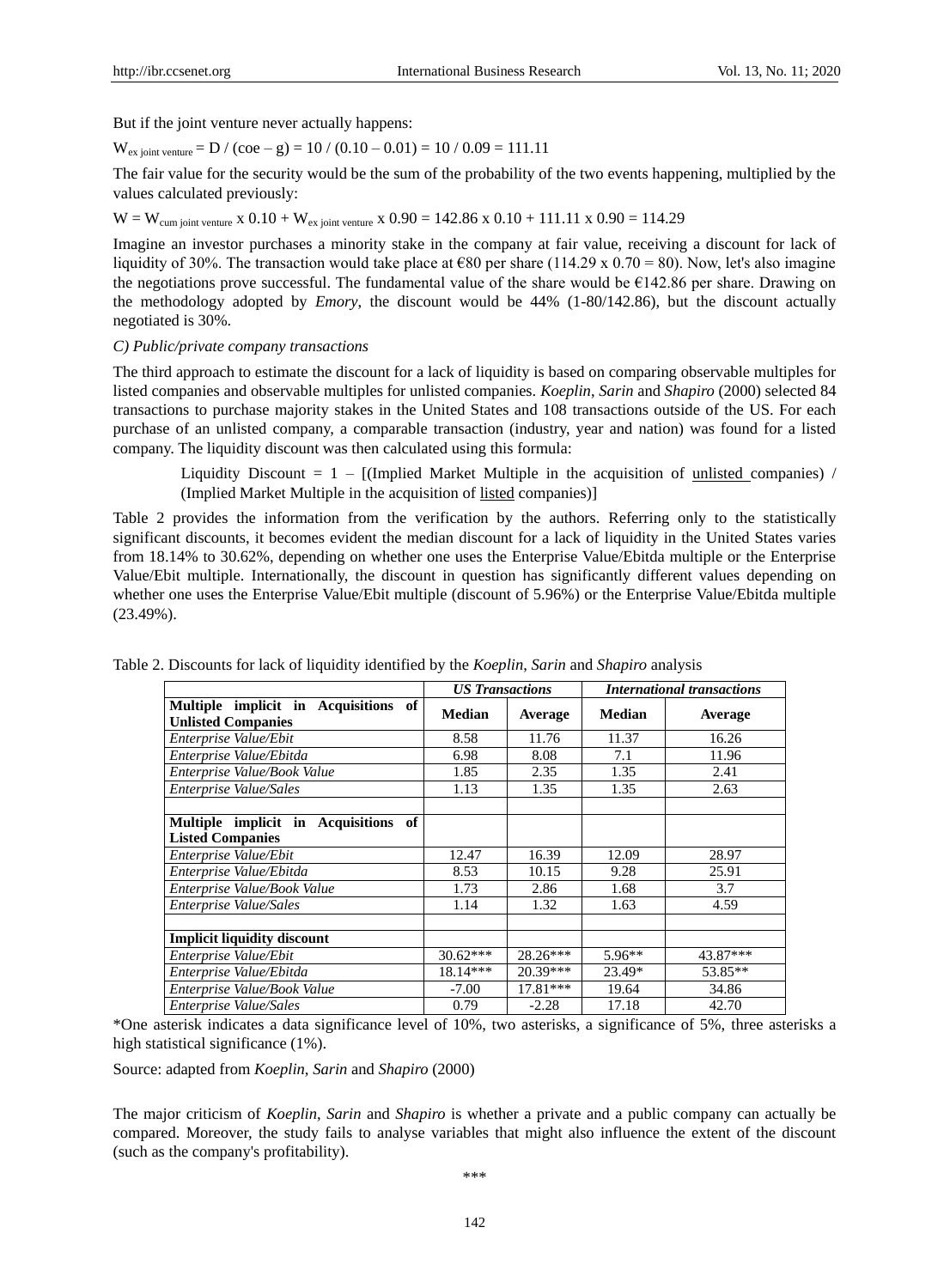Accepting that a liquidity discount must make an investor indifferent as to whether to invest in liquid securities or illiquid securities with an identical payoff, it become possible to assign a score on three elements for the models summarised above:

- A) Degree to which the payoff is identical between the liquid and illiquid asset;
- B) Effective comparability of the sale price of the liquid asset and the price of the illiquid asset;
- C) The temporal dispersion in the determination of the liquidity discount.

Table 3 shows the best model for estimating the liquidity discount, in terms of profiles A and B, is the restricted stock approach, while the best option for profile C is the comparable transactions approach. Studies of restricted stocks also have the advantage of highlighting how the liquidity discount is dependent on specific factors at the company in question.

|                                 | A) Degree to which the $ B $<br>is<br>payoff<br>illiquid asset | Effective $ C\rangle$<br>identical   comparability of the sales   dispersion<br>between the liquid and prices for the liquid asset determining<br>and the illiquid asset | <b>Time</b><br>оf<br>prices | <b>Score</b> |
|---------------------------------|----------------------------------------------------------------|--------------------------------------------------------------------------------------------------------------------------------------------------------------------------|-----------------------------|--------------|
| <b>Restricted Stock Studies</b> | $+ + +$                                                        | $+ + +$                                                                                                                                                                  | $^{+}$                      |              |
| <b>IPO</b> Studies              | $+ +$                                                          | $^{+}$                                                                                                                                                                   | $++$                        | $+ + + + +$  |
| <b>Comparable transactions</b>  | $^{+}$                                                         | $++$                                                                                                                                                                     | $+ + +$                     |              |

Table 3. Compares the methodologies proposed in the literature to estimate the liquidity discount

## **5. Liquidity Discount Estimates in the Italian Market**

The focus of this section is to find a measurement for the liquidity discount to apply to minority stakes in unlisted companies operating in Italy. Rather than adopt one of the discount methods covered above, it was decided to use a market approach - drawing on some aspects on the method used by *Koeplin, Sarin and Shapiro* by asking what multiple a listed company would have if it were not listed. One of the fundamentals of this assessment draws on the evidence that liquidity is priced by the market, such that more liquid securities have higher multiples.

From 2003 to 2019, the Italian stock exchange was characterised by the presence of numerous listed companies with very low trading volumes. Grouping the listed companies into deciles based on stock market trading (turnover), the level of trading for the companies in the first decile is 2%, which is definitely comparable with unlisted companies (private companies). Since there is a direct relationship between the liquidity level (turnover) of shares and the stock exchange multiples (higher multiples mean more trading and visa-versa), as has been well-established in the literature, it is possible to deduce the liquidity discount based on the differential in the multiples for the most liquid securities (tenth decile) and the most illiquid securities (first decile), and then analyse the dynamics of this differential over time.

The sample of companies used here is all the Italian listed companies in the 17-year period from 2003 to 2019. The Price to Book Value multiple at 31 December of each year was calculated for each company, on the basis of its capitalisation and common equity. To measure the liquidity of different shares, the turnover indicator was used, corresponding to the number of shares traded in a specific period (in the case in hand in the last three months) relative to the total number of shares of a company. To have a way of measuring the discount for lack of liquidity two alternatives were used:

a) the Price to Book Value (P/BV) for companies with the greatest turnover was calculated and compared to the same measurement for those with the lowest turnover. In this case, the multiples were only calculated for companies in the first and tenth deciles for turnover. The discount was calculated using this formula:

Liquidity Discount<sub>t</sub> = 1 – [(Median Price to Book Value<sub>t</sub> for companies with low turnover) / (Median Price to Book Value<sub>t</sub> for companies with high turnover)]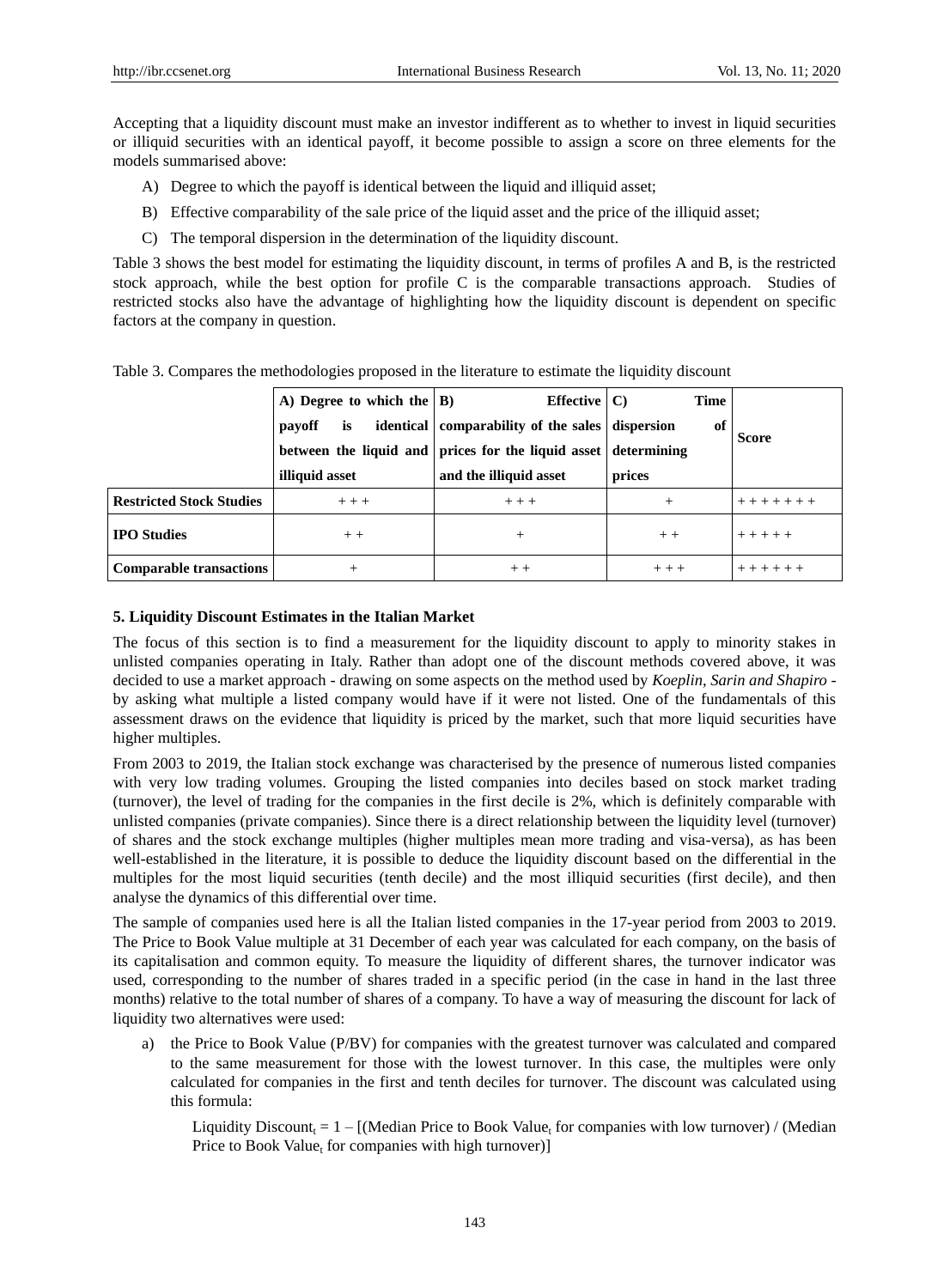- b) the Price to Book Value for all Italian companies was regressed at the end of each year on the turnover indicator. In this case, all the companies were examined. When turnover is a statistically significant variable in the regression, the liquidity discount can be determined by the percentage difference between:
	- $\bullet$  the Price to Book Value multiple for an illiquid company obtained by using a turnover value of 0 in the regression;
	- the Price to Book Value multiple for a liquid company, assuming turnover equal to the median of the companies in the tenth decile of the turnover frequency distribution (most liquid companies).

The two analyses are shown in detail below, along with the related results.

### Comparison between the Price to Book Value multiple for companies with high and low turnover

The analysis involved the 305 listed Italian companies in each year in the ten-year period from 2003 to 2019. Turnover at three months and the P/BV multiple were calculated for each company. Then, all the companies were ordered according to turnover and then grouped into deciles. As such, the first deciles have the least liquid companies, while the final deciles have the greatest liquidity. The descriptive statistics for the deciles are presented in figure 1 and make it possible to compare:

- the median P/BV multiple for companies with high turnover, that is, those in the tenth decile for the frequency distribution of the turnover indicator for Italian listed companies;
- and the same multiple for companies with low turnover, that is, the companies in the first decile for the frequency distribution of the turnover indicator.

The result from the analysis in figure 1 and table 4 reveal the following:

- 1. The companies with low turnover can basically be seen as the same as private companies. In this sense, the average turnover for companies in the first decile for 2003-2019 was basically zero (on average, 2%).
- 2. The correlation between the P/BV multiple and turnover varies significantly from year to year (called the time varying correlation). As such, for years such as 2006, 2007 and 2010, where the correlation is high, there are other years - 2008, 2009, 2011 and 2012 - in which the two measurements have no substantial correlation. This means that, as has been shown in the literature, liquidity is a determining factor in the price of a company only in some years, but in others it clearly is not.
- 3. Nonetheless, the correlation level does follow a long-term trend and tended to decrease during the ten-year period at an average annual rate of 8.3%. in 2012, there is no longer any relationship between the P/BV multiple and turnover.
- 4. Due to the increasingly small correlation over time, there is a significant, parallel reduction in the discount for lack of liquidity (calculated as shown above) between 2003 and 2019. The discount decreased in the ten-year period in question at an average annual rate of 4.2%.

|                                                 | 2003     |       | 2004     |         | 2005     |       | 2006     |       | 2007     |       | 2008     |          |
|-------------------------------------------------|----------|-------|----------|---------|----------|-------|----------|-------|----------|-------|----------|----------|
|                                                 | Turnover | P/BV  | Turnover | P/BV    | Turnover | P/BV  | Turnover | P/BV  | Turnover | P/BV  | Turnover | P/BV     |
| Decile 1                                        | 2,0%     | 1,29x | 2,8%     | 1,76x   | 2.9%     | 1.38x | 3,8%     | 1,29x | 2,4%     | 1.32x | 1,1%     | 1.07x    |
| Decile 2                                        | 3,1%     | 1.41x | 3,7%     | 1,14x   | 4,5%     | 1,49x | 5.5%     | 1,89x | 4.2%     | 1.52x | 1,8%     | 0.85x    |
| Decile 3                                        | 4,7%     | 1.52x | 5.9%     | 1,89x   | 7,1%     | 1,67x | 8.5%     | 1.93x | 5.5%     | 1,73x | 2,8%     | 1.61x    |
| Decile 4                                        | 7.2%     | 1.41x | 8,2%     | 1,48x   | 9,4%     | 1,82x | 10,3%    | 1.96x | 7,4%     | 1,72x | 3,6%     | 0.79x    |
| Decile 5                                        | 9.3%     | 1,96x | 10,6%    | 1,65x   | 11.5%    | 1,82x | 14,2%    | 1.91x | 11,1%    | 2.21x | 5,6%     | 0.85x    |
| Decile 6                                        | 11,8%    | 1.43x | 13,2%    | 1,49x   | 17,2%    | 1,86x | 18,6%    | 2.53x | 14,2%    | 1,73x | 8,2%     | 0.73x    |
| Decile 7                                        | 16,3%    | 1,01x | 16,4%    | 1.90x   | 22,7%    | 1.43x | 21,4%    | 2,27x | 19,3%    | 2.23x | 10,3%    | 1.23x    |
| Decile 8                                        | 23.9%    | 1,49x | 23.3%    | 1.91x   | 27,3%    | 2,14x | 30,9%    | 2,38x | 28,3%    | 2,05x | 15,2%    | 0.95x    |
| Decile 9                                        | 32,3%    | 2,08x | 32.5%    | 2,40x   | 42,0%    | 2.29x | 41,0%    | 2.61x | 41,9%    | 2.27x | 23,4%    | 0.89x    |
| Decile 10                                       | 56,8%    | 2.38x | 65,0%    | 1.93x   | 72,3%    | 2,16x | 63,5%    | 2,19x | 77,0%    | 2,08x | 44,4%    | 1,03x    |
| <b>Median Whole Sample</b>                      | 10,3%    | 1,47x | 11,5%    | 1,63x   | 14,6%    | 1,79x | 16,4%    | 2,00x | 12,8%    | 1,92x | 6,6%     | 0.94x    |
| <b>Implied Discount - Decile 10 vs Decile 1</b> |          | 45,8% |          | 8,6%    |          | 35,9% |          | 40,8% |          | 36,2% |          | $-4,5%$  |
| <b>Implied Discount - Median vs Decile 1</b>    |          | 34,2% |          | $-7,1%$ |          | 23,8% |          | 32,1% |          | 40,0% |          | $-26,1%$ |
| Correlation                                     |          | 73,1% |          | 51.6%   |          | 71,2% |          | 58,1% |          | 56,6% |          | $-6,3%$  |

Table 4. The liquidity discount and the correlation between liquidity of shares and the P/BV multiple in the seventy-year period from 2003-2019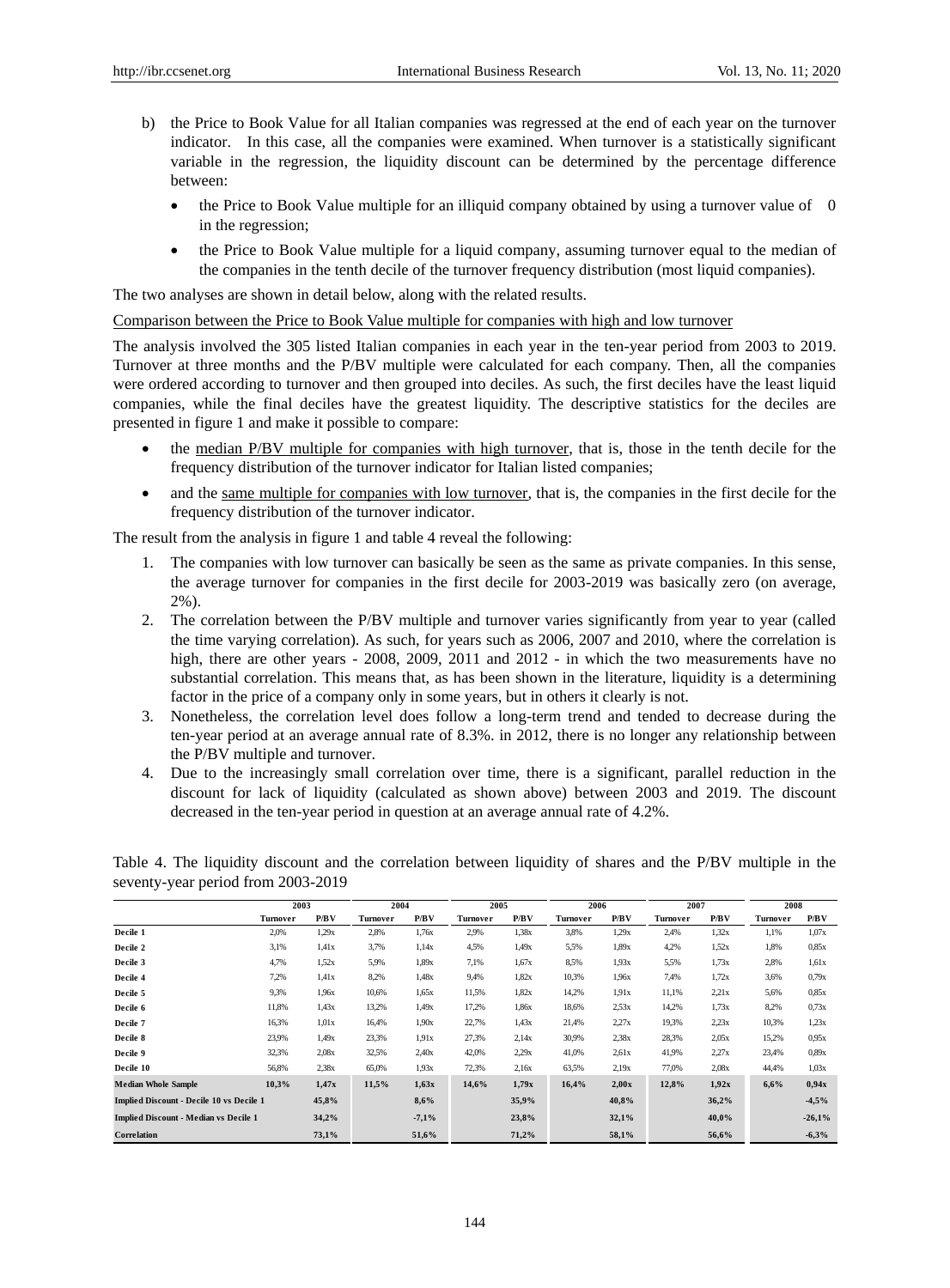|                                                 | 2009     | 2010     |          |         | 2011     |          | 2012     |           | 2013     |       |          | 2014     |  |
|-------------------------------------------------|----------|----------|----------|---------|----------|----------|----------|-----------|----------|-------|----------|----------|--|
|                                                 | Turnover | P/BV     | Turnover | P/BV    | Turnover | P/BV     | Turnover | P/BV      | Turnover | P/BV  | Turnover | P/BV     |  |
| Decile 1                                        | 1,0%     | 1,28x    | 5,4%     | 1,28x   | 0.5%     | 0.90x    | 0.5%     | 1,06x     | 1,7%     | 0.77x | 0,7%     | 1,22x    |  |
| Decile 2                                        | 2,2%     | 0.96x    | 29,1%    | 0.72x   | 1,0%     | 1,02x    | 1,4%     | 0,70x     | 4.2%     | 1.30x | 3,4%     | 1,02x    |  |
| Decile 3                                        | 3.9%     | 0.97x    | 28,0%    | 0.82x   | 2,1%     | 0.78x    | 2,4%     | 0.59x     | 7,1%     | 1,01x | 5,7%     | 1,24x    |  |
| Decile 4                                        | 5,6%     | 1,18x    | 30,8%    | 1,05x   | 3,6%     | 0.83x    | 3.3%     | 0.97x     | 10,3%    | 1,06x | 7,2%     | 1.35x    |  |
| Decile 5                                        | 8,6%     | 1,03x    | 40,7%    | 1,36x   | 5,8%     | 0.72x    | 4,8%     | 0.78x     | 14,0%    | 1.53x | 9,1%     | 2,00x    |  |
| Decile 6                                        | 12,1%    | 0.88x    | 58.9%    | 0.82x   | 8.3%     | 0.76x    | 6,7%     | 1,04x     | 18,6%    | 2,83x | 13,5%    | 1.51x    |  |
| Decile 7                                        | 16,1%    | 1.51x    | 64,7%    | 1.32x   | 10,9%    | 1,01x    | 11,1%    | 0.99x     | 24,2%    | 1,09x | 19,0%    | 1.30x    |  |
| Decile 8                                        | 22,0%    | 1,24x    | 59.5%    | 1.39x   | 21,3%    | 1,26x    | 16,3%    | 1.39x     | 29,3%    | 0.98x | 28,2%    | 1.95x    |  |
| Decile 9                                        | 30,1%    | 1,68x    | 73,6%    | 1,01x   | 30,1%    | 1,16x    | 28,1%    | 1,65x     | 40.4%    | 1,25x | 37,6%    | 0.96x    |  |
| Decile 10                                       | 61.5%    | 1,17x    | 80,8%    | 1,64x   | 63,6%    | 0.71x    | 61,3%    | 0.52x     | 76,4%    | 1,37x | 68,5%    | 0.94x    |  |
| <b>Median Whole Sample</b>                      | 10,1%    | 1,19x    | 8,9%     | 1,12x   | 7,1%     | 0.88x    | 5,5%     | 0.83x     | 15,7%    | 0.16x | 10,2%    | 0,11x    |  |
| <b>Implied Discount - Decile 10 vs Decile 1</b> |          | $-9,4%$  |          | 21,8%   |          | $-26,7%$ |          | $-102,2%$ |          | 43,7% |          | $-30,6%$ |  |
| <b>Implied Discount - Median vs Decile 1</b>    |          | $-24,0%$ |          | $6.0\%$ |          | $-26,1%$ |          | $-36,2%$  |          | 49,5% |          | 38,9%    |  |
| Correlation                                     |          | 31,6%    |          | 36,8%   |          | $-0.2%$  |          | $-4,4%$   |          | 9,6%  |          | $-29,4%$ |  |

|                                                 | 2015            |       | 2017<br>2016    |          | 2018            |          | 2019            |          |          |           |
|-------------------------------------------------|-----------------|-------|-----------------|----------|-----------------|----------|-----------------|----------|----------|-----------|
|                                                 | <b>Turnover</b> | P/BV  | <b>Turnover</b> | P/BV     | <b>Turnover</b> | P/BV     | <b>Turnover</b> | P/BV     | Turnover | P/BV      |
| Decile 1                                        | 1,0%            | 1,29x | 0,9%            | 0.83x    | 1.5%            | 1,00x    | 1,1%            | 1,00x    | 4,6%     | 1,62x     |
| Decile 2                                        | 3,2%            | 0.99x | 2,9%            | 0.91x    | 4,1%            | 2.31x    | 2,4%            | 1,40x    | 14,4%    | 2.50x     |
| Decile 3                                        | 4,8%            | 1,23x | 3,9%            | 1,46x    | 6,2%            | 2.59x    | 4,4%            | 2.07x    | 23,3%    | 1.97x     |
| Decile 4                                        | 7,6%            | 1,21x | 5,5%            | 1.58x    | 10,1%           | 1.42x    | 6,2%            | 1,68x    | 35,6%    | 1,24x     |
| Decile 5                                        | 10.1%           | 3,12x | 8,8%            | 1.35x    | 12,7%           | 2.99x    | 8,6%            | 1.98x    | 46,5%    | 1.42x     |
| Decile 6                                        | 13,6%           | 1,88x | 14,5%           | 1,71x    | 15,3%           | 2,14x    | 11,8%           | 1,83x    | 61,6%    | 2.37x     |
| Decile 7                                        | 19.4%           | 1,50x | 18,5%           | 1,68x    | 18,9%           | 1,78x    | 15,0%           | 1.57x    | 81,9%    | 1.83x     |
| Decile 8                                        | 27,6%           | 1.51x | 24,4%           | 2.29x    | 24,5%           | 1,68x    | 18,9%           | 1,62x    | 100,4%   | 1.56x     |
| Decile 9                                        | 34.5%           | 2,08x | 34,8%           | 1.51x    | 35,6%           | 1.41x    | 24,0%           | 1,22x    | 139,7%   | 1.50x     |
| Decile 10                                       | 58,4%           | 1,36x | 87,5%           | 0.87x    | 68,2%           | 0.74x    | 47,8%           | 0.87x    | 280,6%   | 0.79x     |
| <b>Median Whole Sample</b>                      | 11,1%           | 0,12x | 10,9%           | 0,12x    | 13,8%           | 0,14x    | 10,1%           | 0,10x    | 53,9%    | 0,54x     |
| <b>Implied Discount - Decile 10 vs Decile 1</b> |                 | 5,5%  |                 | 4,5%     |                 | $-35,2%$ |                 | $-14,4%$ |          | $-104,5%$ |
| <b>Implied Discount - Median vs Decile 1</b>    |                 | 58,8% |                 | 38,7%    |                 | 66,6%    |                 | 49,4%    |          | $-13,8%$  |
| Correlation                                     |                 | 7,2%  |                 | $-15,3%$ |                 | $-54,2%$ |                 | $-51,6%$ |          | $-63,8%$  |





Figure 1. Trend for: i) the liquidity discount and ii) the correlation between liquidity of shares and the P/BV multiple in the seventy-year period from 2003-2019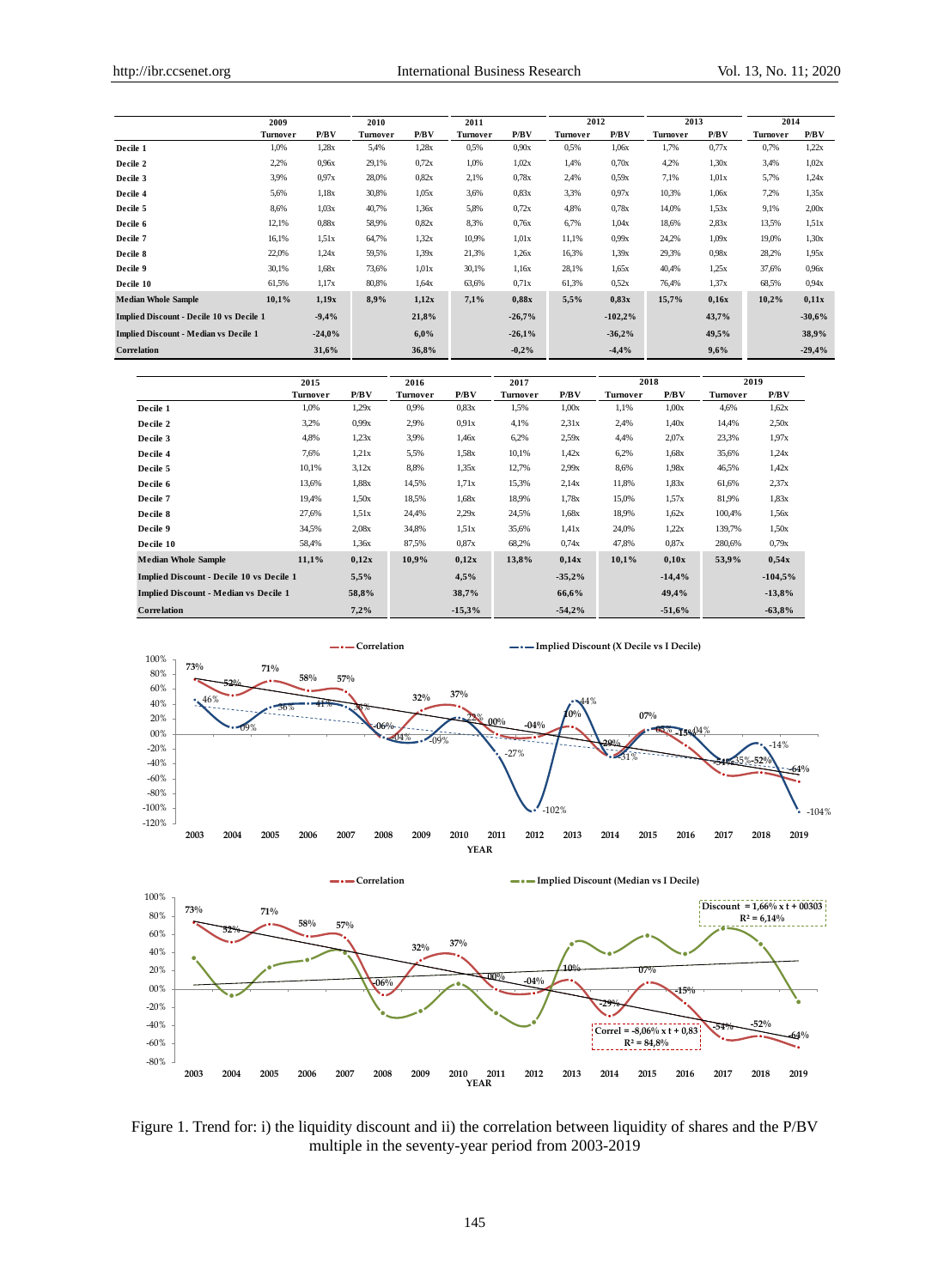## Relationship between Price to Book Value and liquidity

The analysis comparing the first and tenth deciles indicated in the previous point (and showing that, in 2012, there was no relationship between stock market multiples and share liquidity) was completed with a regression analysis on the Price to Book Value multiple in relation to the turnover indicator. This additional analysis had two specific purposes: a) to verify the statistical significance, by examining the p-level coefficient, the slope of the regression (i.e. the turnover beta) and consequently the impact of liquidity on the formation of stock market prices regardless of which decile the company is in and b) to corroborate the discount measurements identified in the previous analysis. Where the regression coefficients are significant, it is possible to calculate the lack of liquidity implicit in a financial market as the percentage difference between: *i)* the P/BV multiple of an illiquid company (turnover equal to zero) and *ii*) the P/BV multiple of a liquid company with turnover equal to the median of the most liquid companies (top decile in the related frequency distribution). The formulas:

$$
P/BV = \alpha + \beta x \; Turnover
$$

Once the regression coefficients  $\alpha$  and  $\beta$ , and the median turnover are known, the liquidity discount can be calculated as follows:

Discount for lack of liquidity =  $1 - [\alpha / (\alpha + \beta \times \text{Turnover}_{\text{Median}})]$ 

To simplify the calculations, the analysis took advantage of the observations as per the 10 deciles indicated in table 1. Nonetheless, the same regression analysis was conducted on the entire sample of 305 listed Italian companies, obtaining the same results for the statistical significance of the turnover explanatory variable.

Figure 2 and table 5 provide a summary of the results in relation to:

- 1. The significance of the turnover variable;
- 2. The implicit liquidity discount in financial markets.

It shows that:

- 1. For 2003 to 2007, the turnover variable is statistically significant and the related coefficient is always positive around one. In other terms, there is a positive relationship between turnover and the P/BV multiple, with the companies with greater liquidity having a higher P/BV multiple. Therefore, liquidity during this historical period of time contributed significantly to the level of the stock exchange multiples.
- 2. Starting from 2008, the turnover variable lost statistical significance and the related coefficient became unstable (negative in 2008, 2012-2014, 2017-2019 and positive in 2009 – 2011, 2015-2016). This shows that, from 2008, the relationship between P/BV and turnover lost significance and, consequently, share liquidity did not help to explain the level of the P/BV multiple.
- 3. As a consequence of the observations in points 1 and 2, in 2003 to 2007, given the significance of the P/BV to turnover ratio, it is possible to calculate the liquidity discount, which is positive with a median value of 29.3%. By contrast, for 2008 to 2019, the liquidity discount *i)* loses economic significance (because of the drop in significance of the P/BV – turnover ratio) and *ii)* effectively becomes zero (median equals -5.4%).

In short, both the analysis using the deciles and the regression analysis show the liquidity discount varies over time.

## **6. Conclusions**

The analysis conducted made it possible to verify:

- a) the existence for the Italian market of a discount for lack of liquidity for shares with less turnover;
- b) the variability over time of that discount, thus agreeing with the literature that has found the premiums for liquidity risk vary over time.

The discounts that were found are, nonetheless, smaller than those indicated in the literature. The descending trend over time for the discount would seem to be particularly consistent with the studies on restricted stocks.

Table 5 Trends for: i) the significance of the P/BV ratio compared to Turnover and ii) the liquidity discount for the ten-year period from 2003-2019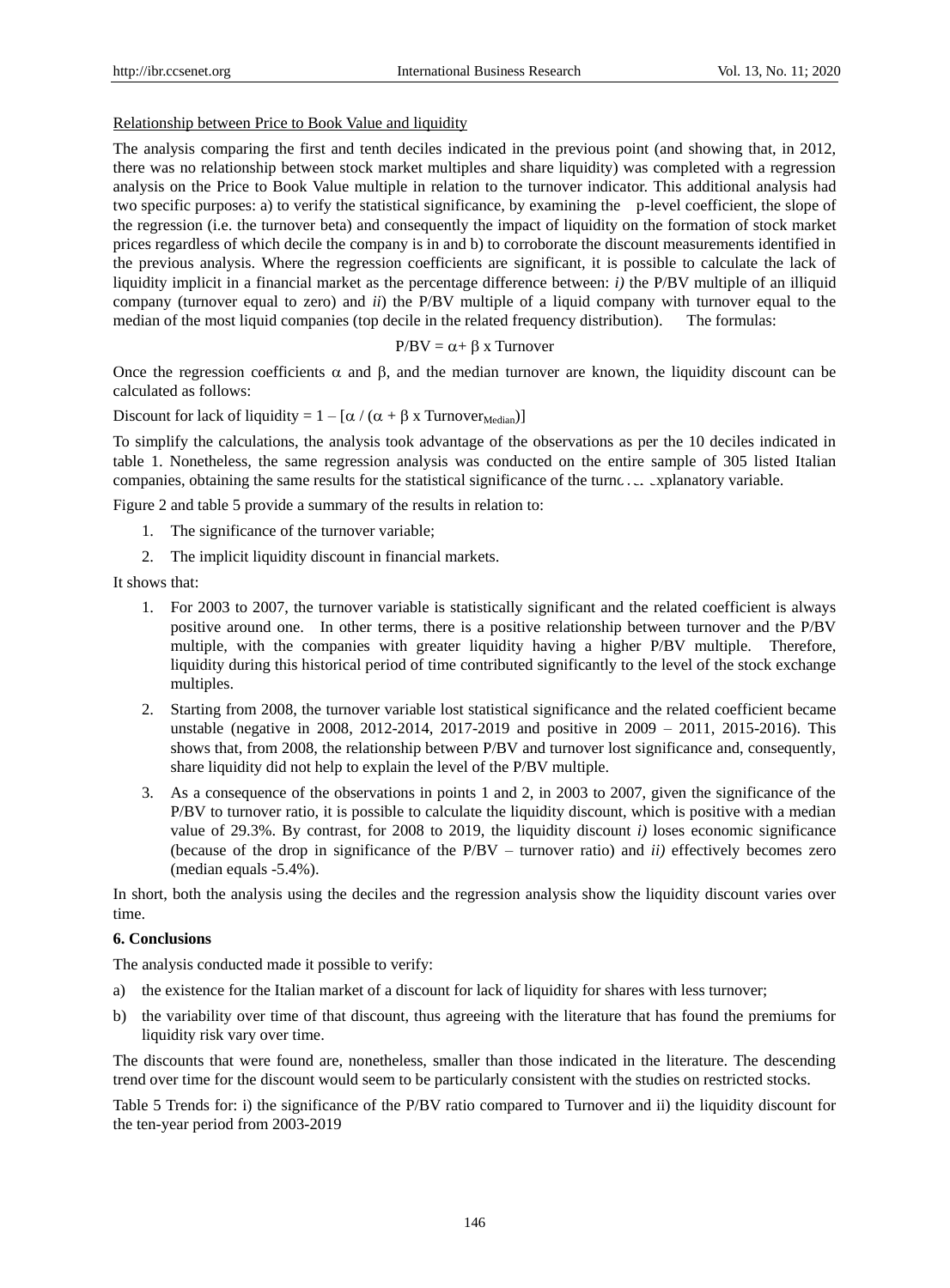|                                                 | 2003    | 2004  | 2005    | 2006  | 2007  | 2008     | 2009     | 2010  | 2011     | Median<br>2003-2007 |
|-------------------------------------------------|---------|-------|---------|-------|-------|----------|----------|-------|----------|---------------------|
| Coefficient                                     |         |       |         |       |       |          |          |       |          |                     |
| Intercept (a)                                   | 1.30x   | 1,59x | 1.58x   | 1.84x | 1.72x | 1.01x    | 1.12x    | 0.92x | 0.91x    | 1.59x               |
| Turnover (b)                                    | 1.77x   | 0.94x | 1.06x   | 1.20x | 0.80x | $-0.12x$ | 0.43x    | 0.46x | 0.00x    | 1.06x               |
| Significance (p-level) of turnover variable     | $1.6\%$ | 12,6% | $2.1\%$ | 7,8%  | 8,8%  | 86,2%    | 37,4%    | 29,6% | 99,6%    | 0.08x               |
| Tenth Decile Turnover (c)                       | 56,8%   | 65,0% | 72.3%   | 63,5% | 77.0% | 44,4%    | 61,5%    | 80,8% | 63,6%    | 0.65x               |
| Impied $P/BV$ Tenth decile Turnover $(d=a+b*c)$ | 2.31x   | 2.19x | 2.34x   | 2.60x | 2.33x | 0.96x    | 1,39x    | 1.30x | 0.91x    | 2,33x               |
| Discount for lack of liquidity (e=d-a)          | 43.5%   | 27.7% | 32.7%   | 29,3% | 26,3% | $-5.7%$  | $19,2\%$ | 28.7% | $-0.1\%$ | 29,3%               |

|                                                 | 2012     | 2013     | 2014     | 2015  | 2016     | 2017      | 2018      | 2019     | Median<br>2008-<br>2019 |
|-------------------------------------------------|----------|----------|----------|-------|----------|-----------|-----------|----------|-------------------------|
| Coefficient                                     |          |          |          |       |          |           |           |          |                         |
| Intercept (a)                                   | 0.98x    | 1.81x    | 1.84x    | 1.96x | 1.71x    | 2.70x     | 2.14x     | 2,32x    | 1.81x                   |
| Turnover (b)                                    | $-0.08x$ | $-0.44x$ | $-0.24x$ | 0.62x | 1,26x    | $-1.46x$  | $-1,22x$  | $-0.23x$ | $-0.08x$                |
| Significance (p-level) of turnover variable     | $90.4\%$ | 62,8%    | 78,3%    | 60,6% | 11,5%    | 29.6%     | 37,8%     | 34,3%    | 37,8%                   |
| Tenth Decile Turnover (c)                       | 61.3%    | 68,5%    | 68,5%    | 58,4% | 87,5%    | 68,2%     | 47,8%     | 280.6%   | 68,2%                   |
| Impied $P/BV$ Tenth decile Turnover $(d=a+b*c)$ | 0.93x    | 1.51x    | 1,68x    | 2.33x | 2,82x    | 1.70x     | 1.56x     | 1,66x    | 1,56x                   |
| Discount for lack of liquidity (e=d-a)          | $-5.4\%$ | $-19.9%$ | $-9.8\%$ | 15,6% | $39,1\%$ | $-58.2\%$ | $-37.5\%$ | $-39.5%$ | $-5.4%$                 |



Figure 2. Trends for: i) the significance of the P/BV ratio compared to Turnover and ii) the liquidity discount for the ten-year period from 2003-2019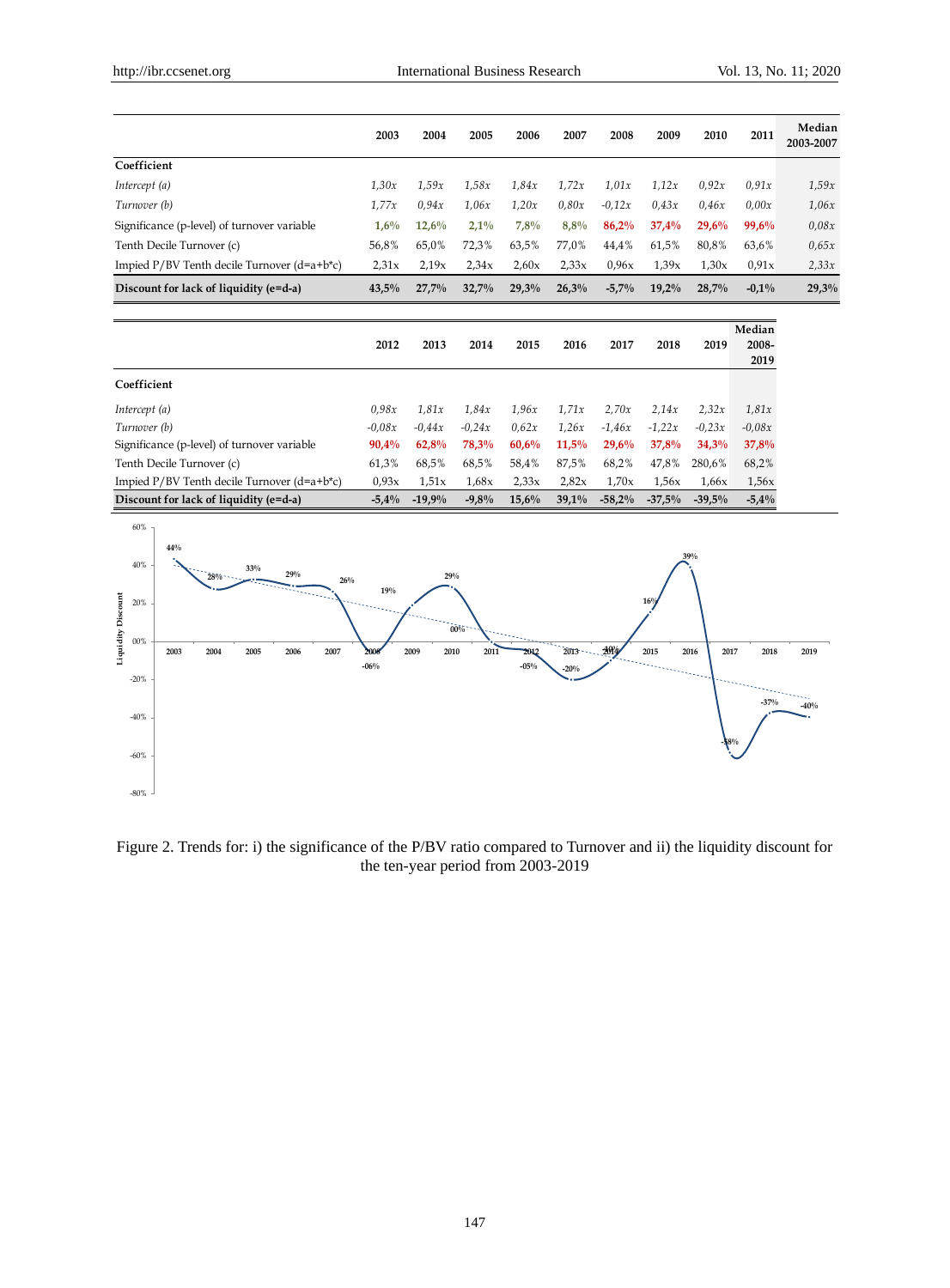## Table 6. Summary of i) the analysis using deciles and ii) the regression analysis

| 2003                                             | <b>Turnover</b> | P to BV | <b>Regression analysis - P/BV</b> |       |  |  |
|--------------------------------------------------|-----------------|---------|-----------------------------------|-------|--|--|
| Decile 1                                         | 2,0%            | 1.29x   |                                   |       |  |  |
| Decile 2                                         | 3,1%            | 1.41x   | 2003                              | Valu  |  |  |
| Decile 3                                         | 4,7%            | 1.52x   | Multiple R                        | 73,1% |  |  |
| Decile 4                                         | 7,2%            | 1.41x   | Multiple $R^2$                    | 53,4% |  |  |
| Decile 5                                         | 9,3%            | 1.96x   | Adjusted $R^2$                    | 47,6% |  |  |
| Decile 6                                         | 11,8%           | 1.43x   | F(1,104)                          | 9,17  |  |  |
| Decile 7                                         | 16,3%           | 1.01x   | p                                 | 0,02  |  |  |
| Decile 8                                         | 23,9%           | 1.49x   | Std.Err. of Estimate              | 0,30  |  |  |
| Decile 9                                         | 32,3%           | 2,08x   |                                   |       |  |  |
| Decile 10                                        | 56,8%           | 2.38x   |                                   |       |  |  |
| <b>Implicit discount - Decile 10 vs Decile 1</b> |                 | 45,8%   |                                   |       |  |  |
| Correlation                                      |                 | 73,1%   |                                   |       |  |  |

Adjusted R $\frac{2}{3}$ **Std.Err. of Estimate** 0,30

**Regression analysis - P/BV vs Turnover** 

| рссис 1         | 2.070 | 1.47 <sub>M</sub> |                         |       |                           |        |          |        |         |
|-----------------|-------|-------------------|-------------------------|-------|---------------------------|--------|----------|--------|---------|
| <b>Decile 2</b> | 3,1%  | 1.41x             | 2003                    | Value |                           | Coeff. | Std.Err. | t(104) | p-level |
| <b>Decile 3</b> | 4,7%  | 1.52x             | Multiple R              | 73,1% | Intercept                 | 1,30   | 0,14     | 9,59   | 0,0%    |
| <b>Decile 4</b> | 7,2%  | 1.41x             | Multiple $\mathbb{R}^2$ | 53,4% | <b>Turnover</b>           | 1.77   | 0.58     | 3.03   | $1.6\%$ |
| <b>Decile 5</b> | 9,3%  | 1.96x)            | Adjusted $\mathbb{R}^2$ | 47,6% |                           |        |          |        |         |
| <b>Decile 6</b> | 11.8% | 1.43x             | F(1,104)                | 9,17  | <b>Liquidity discount</b> |        |          |        | 43.5%   |
| <b>Decile 7</b> | 16.3% | 1.01x             | $\mathbf{D}$            | 0.02  |                           |        |          |        |         |

| 2004                                             | <b>Turnover</b> | P to BV | <b>Regression analysis - P/BV</b> |       |
|--------------------------------------------------|-----------------|---------|-----------------------------------|-------|
| Decile 1                                         | 2,8%            | 1,76x   |                                   |       |
| Decile 2                                         | 3,7%            | 1.14x   | 2004                              | Valu  |
| Decile 3                                         | 5,9%            | 1.89x   | Multiple R                        | 51,6% |
| Decile 4                                         | 8,2%            | 1,48x   | Multiple $R^2$                    | 26,7% |
| Decile 5                                         | 10,6%           | 1,65x   | Adjusted $\mathbb{R}^2$           | 17,5% |
| Decile 6                                         | 13,2%           | 1.49x   | F(1,118)                          | 2,91  |
| <b>Decile 7</b>                                  | 16,4%           | 1.90x   | p                                 | 0,13  |
| Decile 8                                         | 23,3%           | 1.91x   | Std.Err. of Estimate              | 0,17  |
| Decile 9                                         | 32,5%           | 2,40x   |                                   |       |
| Decile 10                                        | 65,0%           | 1.93x   |                                   |       |
| <b>Implicit discount</b> - Decile 10 vs Decile 1 |                 | 8,6%    |                                   |       |
| Correlation                                      |                 | 51,6%   |                                   |       |

### **Regression analysis - P/BV vs Turnover**

| Decile 1        | 2,8%  | 1.76X |                         |              |                           |        |          |        |         |
|-----------------|-------|-------|-------------------------|--------------|---------------------------|--------|----------|--------|---------|
| <b>Decile 2</b> | 3,7%  | 1.14x | 2004                    | <b>Value</b> |                           | Coeff. | Std.Err. | t(118) | p-level |
| <b>Decile 3</b> | 5,9%  | 1.89x | Multiple R              | 51,6%        | Intercept                 | 1,59   | 0.14     | 11,33  | 0,0%    |
| <b>Decile 4</b> | 8.2%  | 1.48x | Multiple $R^2$          | 26,7%        | <b>Turnover</b>           | 0.94   | 0.55     | 1.71   | 12.6%   |
| <b>Decile 5</b> | 10.6% | 1.65x | Adjusted R <sup>2</sup> | 17,5%        |                           |        |          |        |         |
| <b>Decile 6</b> | 13.2% | 1.49x | F(1,118)                | 2,91         | <b>Liquidity discount</b> |        |          |        | 27,7%   |
| <b>Decile 7</b> | 16.4% | 1.90x | $\mathbf{D}$            | 0.13         |                           |        |          |        |         |

| 2005                                             | Turnover | P to BV | <b>Regression analysis - P/BV</b> |       |  |
|--------------------------------------------------|----------|---------|-----------------------------------|-------|--|
| Decile 1                                         | 2,9%     | 1,38x   |                                   |       |  |
| Decile 2                                         | 4,5%     | 1,49x   | 2005                              | Valu  |  |
| Decile 3                                         | 7.1%     | 1,67x   | Multiple R                        | 71,2% |  |
| Decile 4                                         | 9,4%     | 1,82x   | Multiple $R^2$                    | 50,7% |  |
| Decile 5                                         | 11,5%    | 1,82x   | Adjusted $R^2$                    | 44,6% |  |
| Decile 6                                         | 17,2%    | 1,86x   | F(1,133)                          | 8,24  |  |
| Decile 7                                         | 22,7%    | 1,43x   | p                                 | 0,02  |  |
| <b>Decile 8</b>                                  | 27,3%    | 2,14x   | Std.Err. of Estimate              | 0,16  |  |
| Decile 9                                         | 42,0%    | 2.29x   |                                   |       |  |
| Decile 10                                        | 72,3%    | 2,16x   |                                   |       |  |
| <b>Implicit discount - Decile 10 vs Decile 1</b> |          | 35,9%   |                                   |       |  |
| Correlation                                      |          | 71,2%   |                                   |       |  |

## **Regression analysis - P/BV vs Turnover**

| респе 1         | $2.9\%$ | 1,38X |                         |       |                           |        |          |        |         |
|-----------------|---------|-------|-------------------------|-------|---------------------------|--------|----------|--------|---------|
| <b>Decile 2</b> | 4.5%    | 1,49x | 2005                    | Value |                           | Coeff. | Std.Err. | t(133) | p-level |
| <b>Decile 3</b> | 7.1%    | 1.67x | Multiple R              | 71.2% | Intercept                 | 1,58   | 0.11     | 14.34  | 0,0%    |
| <b>Decile 4</b> | 9.4%    | 1.82x | Multiple $R^2$          | 50,7% | <b>Turnover</b>           | 1.06   | 0.37     | 2.87   | 2.1%    |
| <b>Decile 5</b> | 11.5%   | 1.82x | Adjusted $\mathbb{R}^2$ | 44,6% |                           |        |          |        |         |
| <b>Decile 6</b> | 17.2%   | .86x  | F(1,133)                | 8,24  | <b>Liquidity discount</b> |        |          |        | 32,7%   |
| <b>Decile 7</b> | 22.7%   | 1.43x |                         | 0.02  |                           |        |          |        |         |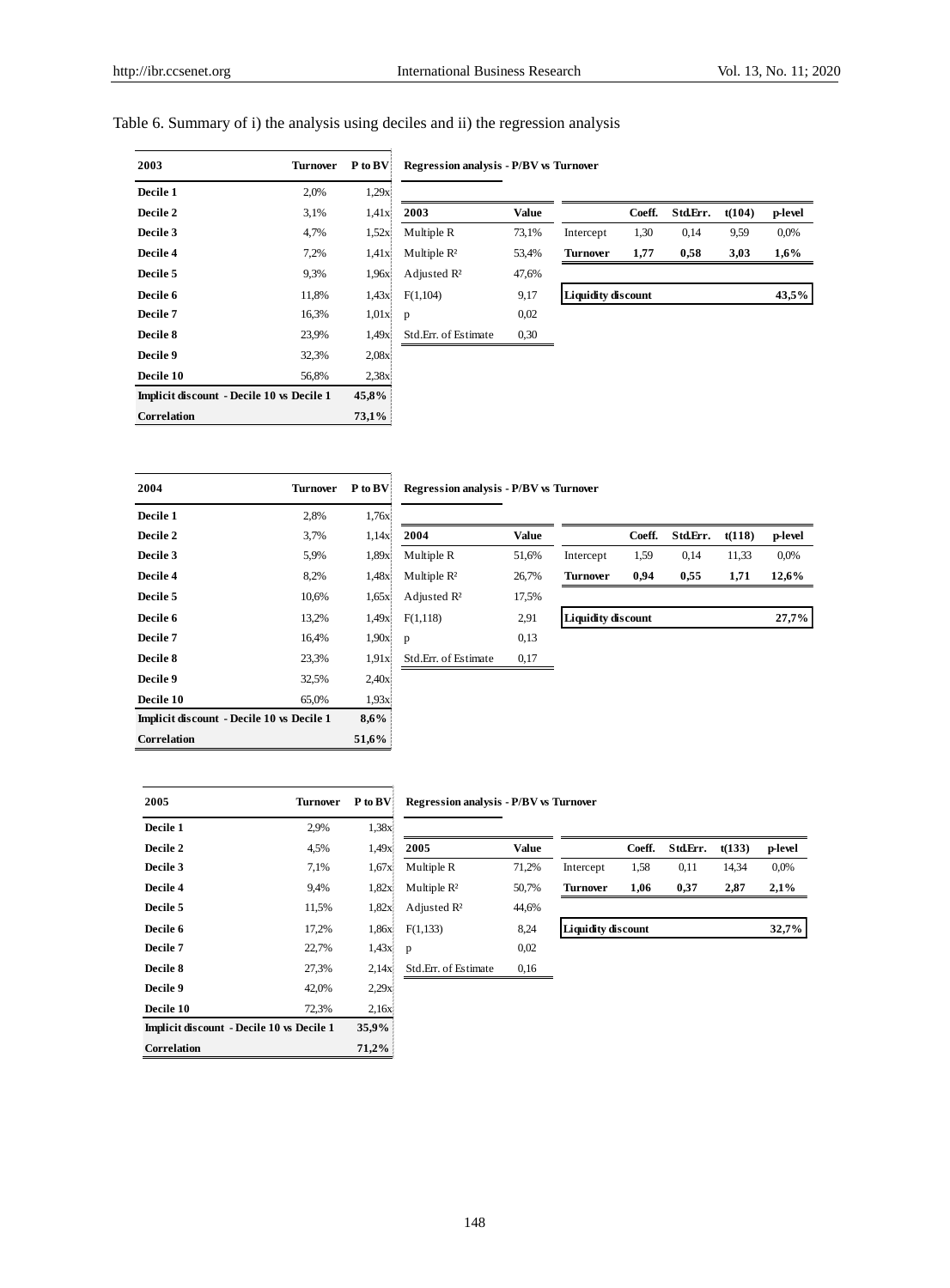| Decile 1                                  | 3.8%            | 1,29x   |                                       |       |                           |              |          |        |         |
|-------------------------------------------|-----------------|---------|---------------------------------------|-------|---------------------------|--------------|----------|--------|---------|
| Decile 2                                  | 5,5%            | 1,89x   | 2006                                  | Value |                           | $\, {\bf B}$ | Std.Err. | t(149) | p-level |
| Decile 3                                  | 8,5%            | 1,93x   | Multiple R                            | 58,1% | Intercept                 | 1,84         | 0,17     | 11,00  | 0,0%    |
| Decile 4                                  | 10,3%           | 1,96x   | Multiple R <sup>2</sup>               | 33,8% | <b>Turnover</b>           | 1,20         | 0,59     | 2,02   | 7,8%    |
| Decile 5                                  | 14,2%           | 1,91x   | Adjusted R <sup>2</sup>               | 25,5% |                           |              |          |        |         |
| Decile 6                                  | 18,6%           | 2.53x   | F(1,149)                              | 4,08  | <b>Liquidity discount</b> |              |          |        | 29,3%   |
| Decile 7                                  | 21,4%           | 2,27x   | p                                     | 0,08  |                           |              |          |        |         |
| Decile 8                                  | 30,9%           | 2,38x   | Std.Err. of Estimate                  | 0,16  |                           |              |          |        |         |
| Decile 9                                  | 41,0%           | 2,61x   |                                       |       |                           |              |          |        |         |
| Decile 10                                 | 63,5%           | 2,19x   |                                       |       |                           |              |          |        |         |
| Implicit discount - Decile 10 vs Decile 1 |                 | 40,8%   |                                       |       |                           |              |          |        |         |
| Correlation                               |                 | 58,1%   |                                       |       |                           |              |          |        |         |
| 2007                                      | <b>Turnover</b> | P to BV | Regression analysis - P/BV w Turnover |       |                           |              |          |        |         |
| Decile 1                                  | 2,4%            | 1,32x   |                                       |       |                           |              |          |        |         |
| Decile 2                                  | 4,2%            | 1,52x   | 2007                                  | Value |                           | Coeff.       | Std.Err. | t(160) | p-level |
| Decile 3                                  | 5,5%            | 1,73x   | Multiple R                            | 56,6% | Intercept                 | 1,72         | 0.13     | 13,73  | 0,0%    |
| Decile 4                                  | 7,4%            | 1,72x   | Multiple R <sup>2</sup>               | 32,1% | <b>Turnover</b>           | 0,80         | 0,41     | 1,94   | 8,8%    |
| Decile 5                                  | 11,1%           | 2,21x   | Adjusted R <sup>2</sup>               | 23,6% |                           |              |          |        |         |
| Decile 6                                  | 14,2%           | 1,73x   | F(1,160)                              | 3,78  | <b>Liquidity discount</b> |              |          |        | 26,3%   |
| Decile 7                                  | 19,3%           | 2,23x   | p                                     | 0,09  |                           |              |          |        |         |
| Decile 8                                  | 28,3%           | 2,05x   | Std.Err. of Estimate                  | 0,20  |                           |              |          |        |         |
| Decile 9                                  | 41,9%           | 2,27x   |                                       |       |                           |              |          |        |         |
| Decile 10                                 | 77,0%           | 2.08x   |                                       |       |                           |              |          |        |         |
| Implicit discount - Decile 10 vs Decile 1 |                 | 36,2%   |                                       |       |                           |              |          |        |         |
| Correlation                               |                 | 56,6%   |                                       |       |                           |              |          |        |         |

## **2006 Turnover P to BV Regression analysis - P/BV vs Turnover**

| Value |                           | в    | Std.Err. | t(149) | p-level |
|-------|---------------------------|------|----------|--------|---------|
| 58.1% | Intercept                 | 1.84 | 0.17     | 11.00  | 0.0%    |
| 33,8% | Turnover                  | 1.20 | 0.59     | 2.02   | 7,8%    |
| 25.5% |                           |      |          |        |         |
| 4.08  | <b>Liquidity discount</b> |      |          |        | 29,3%   |

### **2007 P/BV ws Turnover**

| Value |                           | Coeff. | Std.Err. | t(160) | p-level |
|-------|---------------------------|--------|----------|--------|---------|
| 56.6% | Intercept                 | 1,72   | 0.13     | 13.73  | 0.0%    |
| 32,1% | <b>Turnover</b>           | 0,80   | 0,41     | 1.94   | 8,8%    |
| 23,6% |                           |        |          |        |         |
| 3,78  | <b>Liquidity discount</b> |        |          |        | 26,3%   |
| 0,09  |                           |        |          |        |         |

# **Analysis per decile - Trend for P/BV multiple as**

| turnover increases                               |                 |          |                                   |          |
|--------------------------------------------------|-----------------|----------|-----------------------------------|----------|
| 2008                                             | <b>Turnover</b> | P to BV  | <b>Regression analysis - P/BV</b> |          |
| Decile 1                                         | 1,1%            | 1,07x    |                                   |          |
| Decile 2                                         | 1,8%            | 0.85x    | 2008                              | Value    |
| Decile 3                                         | 2,8%            | 1.61x    | Multiple R                        | 6,3%     |
| Decile 4                                         | 3.6%            | 0.79x    | Multiple $R^2$                    | 0,4%     |
| Decile 5                                         | 5,6%            | 0.85x    | Adjusted $\mathbb{R}^2$           | $-12,0%$ |
| Decile 6                                         | 8.2%            | 0.73x    | F(1,169)                          | 0,03     |
| Decile <sub>7</sub>                              | 10,3%           | 1,23x    | p                                 | 0,86     |
| <b>Decile 8</b>                                  | 15,2%           | 0.95x    | Std.Err. of Estimate              | 0,14     |
| Decile 9                                         | 23,4%           | 0.89x    |                                   |          |
| Decile 10                                        | 44,4%           | 1,03x    |                                   |          |
| <b>Implicit discount - Decile 10 vs Decile 1</b> |                 | $-4.5\%$ |                                   |          |
| <b>Correlation</b>                               |                 | $-6.3%$  |                                   |          |

## **Regression analysis - P/BV vs Turnover**

| респе 1         | 1.170 | 1,0/N |                         |          |                           |         |          |         |         |
|-----------------|-------|-------|-------------------------|----------|---------------------------|---------|----------|---------|---------|
| <b>Decile 2</b> | 1,8%  | 0.85x | 2008                    | Value    |                           | Coeff.  | Std.Err. | t(169)  | p-level |
| <b>Decile 3</b> | 2,8%  | 1.61x | Multiple R              | 6.3%     | Intercept                 | 1,01    | 0.12     | 8,61    | 0.0%    |
| <b>Decile 4</b> | 3.6%  | 0.79x | Multiple $R^2$          | 0.4%     | <b>Turnover</b>           | $-0.12$ | 0.68     | $-0.18$ | 86.2%   |
| <b>Decile 5</b> | 5.6%  | 0.85x | Adjusted $\mathbb{R}^2$ | $-12,0%$ |                           |         |          |         |         |
| <b>Decile 6</b> | 8.2%  | 0.73x | F(1,169)                | 0.03     | <b>Liquidity discount</b> |         |          |         | $-5,7%$ |
| Dee:15.7        | 10.20 | 1.22  | $\sim$                  | 00<      |                           |         |          |         |         |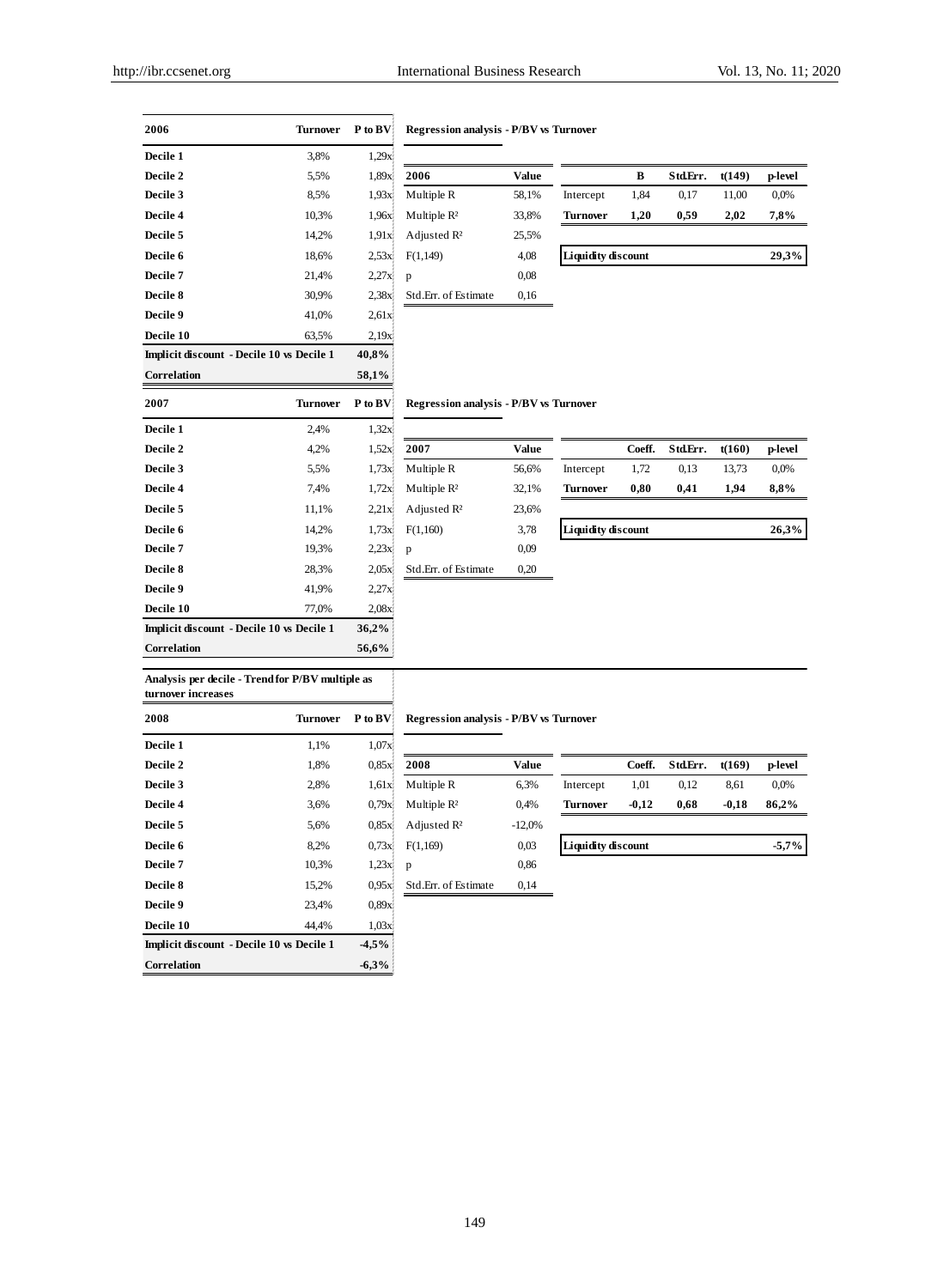| 2009                                      | <b>Turnover</b> | P to BV     | <b>Regression analysis - P/BV vs Turnover</b> |              |                      |
|-------------------------------------------|-----------------|-------------|-----------------------------------------------|--------------|----------------------|
| Decile 1                                  | 1,0%            | 1,28x       |                                               |              |                      |
| Decile 2                                  | 2,2%            | 0.96x       | 2009                                          | <b>Value</b> |                      |
| Decile 3                                  | 3,9%            | 0.97x       | Multiple R                                    | 31,6%        | Intercep             |
| Decile 4                                  | 5,6%            | 1,18x       | Multiple R <sup>2</sup>                       | 10,0%        | Turnov               |
| Decile 5                                  | 8,6%            | 1,03x       | Adjusted R <sup>2</sup>                       | $-1,3%$      |                      |
| Decile 6                                  | 12,1%           | 0.88x       | F(1,174)                                      | 0,89         | Liquidi <sup>1</sup> |
| Decile <sub>7</sub>                       | 16,1%           | 1.51x       | p                                             | 0,37         |                      |
| Decile 8                                  | 22,0%           | 1,24x       | Std.Err. of Estimate                          | 0,18         |                      |
| Decile 9                                  | 30,1%           | 1,68x       |                                               |              |                      |
| Decile 10                                 | 61,5%           | 1,17x       |                                               |              |                      |
| Implicit discount - Decile 10 vs Decile 1 |                 | $-9,4%$     |                                               |              |                      |
| Correlation                               |                 | 31,6%       |                                               |              |                      |
| 2010                                      | Turnover        | $P$ to $BV$ | <b>Regression analysis - P/BV vs Turnover</b> |              |                      |
| Decile 1                                  | 5,4%            | 1,28x       |                                               |              |                      |
| Decile 2                                  | 29,1%           | 0,72x       | 2010                                          | <b>Value</b> |                      |
| Decile 3                                  | 28,0%           | 0,82x       | Multiple R                                    | 36,8%        | Intercep             |
| Decile 4                                  | 30,8%           | 1,05x       | Multiple R <sup>2</sup>                       | 13,5%        | Turnow               |
| Decile 5                                  | 40,7%           | 1,36x       | Adjusted $\mathbb{R}^2$                       | 2,7%         |                      |
| Decile 6                                  | 58,9%           | 0.82x       | F(1,178)                                      | 1,25         | Liquidit             |
| Decile 7                                  | 64 7%           | 1.32x       | n                                             | 0.30         |                      |

|                 | ----   | ------  |                |         |                           |        |          |        |         |
|-----------------|--------|---------|----------------|---------|---------------------------|--------|----------|--------|---------|
| <b>Decile 2</b> | 2,2%   | 0.96x   | 2009           | Value   |                           | Coeff. | Std.Err. | t(174) | p-level |
| <b>Decile 3</b> | 3,9%   | 0.97x   | Multiple R     | 31.6%   | Intercept                 | 1.12   | 0.11     | 10.20  | 0,0%    |
| <b>Decile 4</b> | 5,6%   | 1.18x   | Multiple $R^2$ | 10.0%   | <b>Turnover</b>           | 0.43   | 0.46     | 0.94   | 37.4%   |
| <b>Decile 5</b> | 8.6%   | 1.03x   | Adjusted $R^2$ | $-1,3%$ |                           |        |          |        |         |
| <b>Decile 6</b> | 12.1%  | 0.88x   | F(1,174)       | 0,89    | <b>Liquidity discount</b> |        |          |        | 19,2%   |
| Decile 7        | 16.104 | 1.51 v! | $\sim$         | 0.27    |                           |        |          |        |         |

#### **2010 Turnover P to BV Regression analysis - P/BV vs Turnover**

| 2010                                             | Turnover | P to BV | <b>Regression analysis - P/BV</b> |       |
|--------------------------------------------------|----------|---------|-----------------------------------|-------|
| Decile 1                                         | 5,4%     | 1,28x   |                                   |       |
| Decile 2                                         | 29,1%    | 0.72x   | 2010                              | Valu  |
| Decile 3                                         | 28,0%    | 0.82x   | Multiple R                        | 36,8% |
| Decile 4                                         | 30,8%    | 1,05x   | Multiple $R^2$                    | 13,5% |
| Decile 5                                         | 40,7%    | 1,36x   | Adjusted $\mathbb{R}^2$           | 2,7%  |
| Decile 6                                         | 58,9%    | 0.82x   | F(1,178)                          | 1,25  |
| Decile 7                                         | 64,7%    | 1,32x   | p                                 | 0,30  |
| Decile 8                                         | 59,5%    | 1.39x   | Std.Err. of Estimate              | 0,24  |
| Decile 9                                         | 73,6%    | 1,01x   |                                   |       |
| Decile 10                                        | 80.8%    | 1,64x   |                                   |       |
| <b>Implicit discount - Decile 10 vs Decile 1</b> |          | 21,8%   |                                   |       |
| Correlation                                      |          | 36,8%   |                                   |       |

| респе 1         | 3.70  | 1.40A  |                |       |                           |        |          |        |         |
|-----------------|-------|--------|----------------|-------|---------------------------|--------|----------|--------|---------|
| <b>Decile 2</b> | 29,1% | 0.72x  | 2010           | Value |                           | Coeff. | Std.Err. | t(178) | p-level |
| <b>Decile 3</b> | 28,0% | 0.82x  | Multiple R     | 36.8% | Intercept                 | 0,92   | 0.22     | 4,28   | 0,3%    |
| <b>Decile 4</b> | 30.8% | 1.05x  | Multiple $R^2$ | 13,5% | <b>Turnover</b>           | 0.46   | 0.41     | 1.12   | 29.6%   |
| <b>Decile 5</b> | 40.7% | 1.36x) | Adjusted $R^2$ | 2,7%  |                           |        |          |        |         |
| <b>Decile 6</b> | 58.9% | 0.82x  | F(1,178)       | 1,25  | <b>Liquidity discount</b> |        |          |        | 28,7%   |
| Decile 7        | 61706 | 22v1   | $\mathbf{r}$   | 0.30  |                           |        |          |        |         |

## **2011 Turnover P to BV Regression analysis - P/BV vs Turnover**

| Decile 1                                         | 0,5%  | 0.90x    |                      |              |                           |        |          |         |         |
|--------------------------------------------------|-------|----------|----------------------|--------------|---------------------------|--------|----------|---------|---------|
| Decile 2                                         | 1,0%  | 1,02x    | 2011                 | <b>Value</b> |                           | Coeff. | Std.Err. | t(176)  | p-level |
| Decile 3                                         | 2,1%  | 0.78x    | Multiple R           | 0,2%         | Intercept                 | 0.91   | 0,08     | 11,26   | 0,0%    |
| Decile 4                                         | 3,6%  | 0.83x    | Multiple $R^2$       | 0,0%         | Turnover                  | 0.00   | 0,34     | $-0,01$ | 99,6%   |
| Decile 5                                         | 5,8%  | 0.72x    | Adjusted $R^2$       | $-12,5%$     |                           |        |          |         |         |
| Decile 6                                         | 8.3%  | 0,76x    | F(1,176)             | 0,00         | <b>Liquidity discount</b> |        |          |         | $-0.1%$ |
| Decile 7                                         | 10,9% | 1,01x    | p                    | 1,00         |                           |        |          |         |         |
| Decile 8                                         | 21,3% | 1,26x    | Std.Err. of Estimate | 0,21         |                           |        |          |         |         |
| Decile 9                                         | 30,1% | 1.16x    |                      |              |                           |        |          |         |         |
| Decile 10                                        | 63,6% | 0.71x    |                      |              |                           |        |          |         |         |
| <b>Implicit discount - Decile 10 vs Decile 1</b> |       | $-26,7%$ |                      |              |                           |        |          |         |         |
| <b>Correlation</b>                               |       | $-0.2%$  |                      |              |                           |        |          |         |         |

| Multiple R              | 0.2%     |
|-------------------------|----------|
| Multiple $R^2$          | 0.0%     |
| Adjusted R <sup>2</sup> | $-12,5%$ |
| F(1,176)                | 0.00     |
| р                       | 1,00     |
| Std.Err. of Estimate    | 0.21     |

| Decile 1        | $0.5\%$ | 0.90x |                         |          |                           |        |          |         |          |  |
|-----------------|---------|-------|-------------------------|----------|---------------------------|--------|----------|---------|----------|--|
| <b>Decile 2</b> | .0%     | 1.02x | 2011                    | Value    |                           | Coeff. | Std.Err. | t(176)  | p-level  |  |
| <b>Decile 3</b> | 2,1%    | 0.78x | Multiple R              | 0.2%     | Intercept                 | 0.91   | 0.08     | 11.26   | 0.0%     |  |
| <b>Decile 4</b> | 3.6%    | 0.83x | Multiple $R^2$          | 0,0%     | <b>Turnover</b>           | 0.00   | 0.34     | $-0.01$ | 99.6%    |  |
| <b>Decile 5</b> | 5.8%    | 0.72x | Adjusted $\mathbb{R}^2$ | $-12,5%$ |                           |        |          |         |          |  |
| <b>Decile 6</b> | 8.3%    | 0,76x | F(1,176)                | 0.00     | <b>Liquidity discount</b> |        |          |         | $-0.1\%$ |  |
|                 |         |       |                         |          |                           |        |          |         |          |  |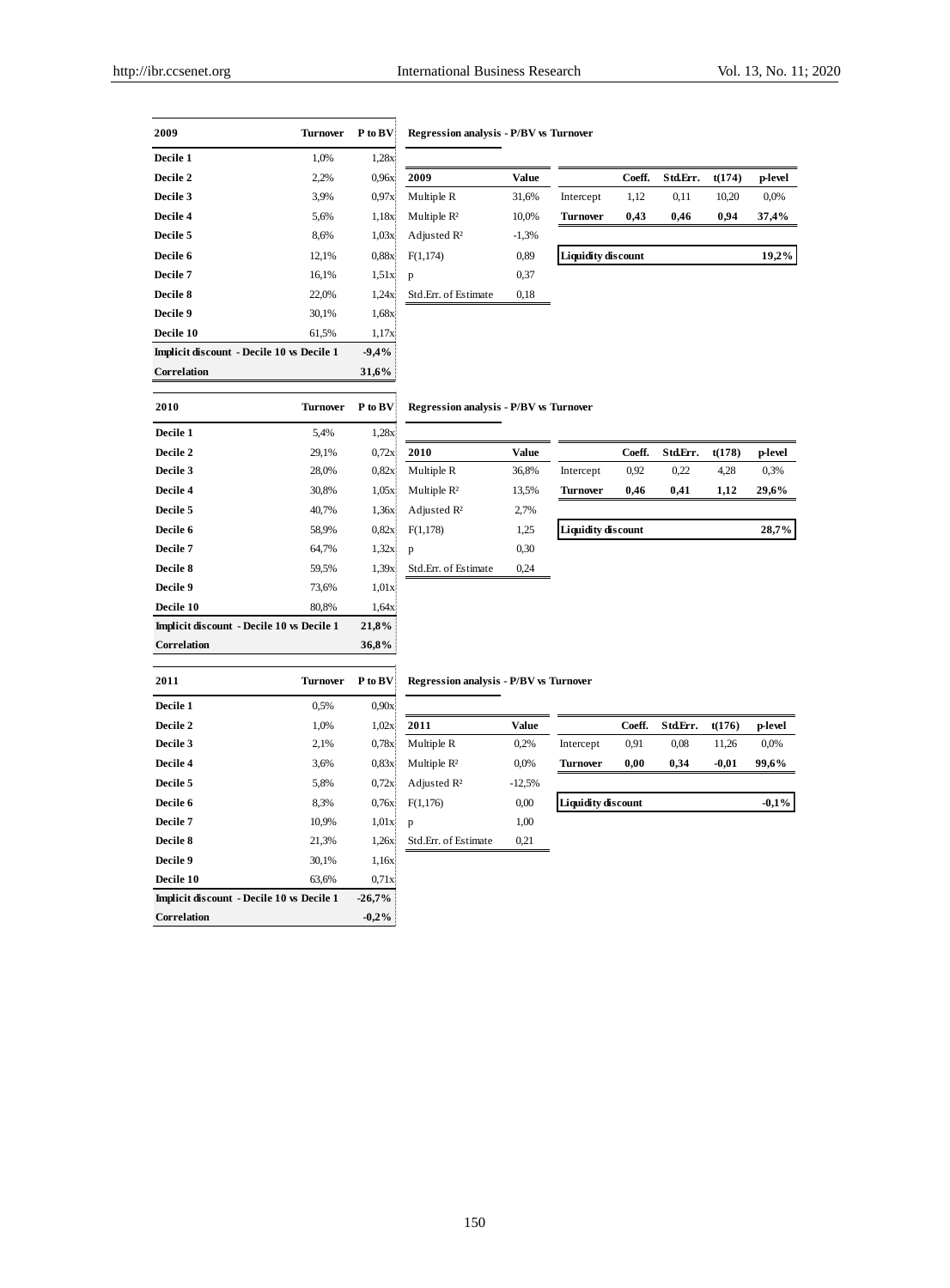| 2012                                      | <b>Turnover</b> | P to BV    | <b>Regression analysis - P/BV</b> |          |  |
|-------------------------------------------|-----------------|------------|-----------------------------------|----------|--|
| Decile 1                                  | 0.5%            | 1,06x      |                                   |          |  |
| Decile 2                                  | 1,4%            | 0.70x      | 2012                              | Valu     |  |
| Decile 3                                  | 2,4%            | 0.59x      | Multiple R                        | 4,4%     |  |
| Decile 4                                  | 3,3%            | 0.97x      | Multiple $R^2$                    | 0,2%     |  |
| Decile 5                                  | 4,8%            | 0.78x      | Adjusted $\mathbb{R}^2$           | $-12,39$ |  |
| Decile 6                                  | 6,7%            | 1,04x      | F(1,178)                          | 0.02     |  |
| Decile 7                                  | 11,1%           | 0.99x      | p                                 | 0,90     |  |
| Decile 8                                  | 16,3%           | 1.39x      | Std.Err. of Estimate              | 0,20     |  |
| Decile 9                                  | 28,1%           | 1,65x      |                                   |          |  |
| Decile 10                                 | 61,3%           | 0.52x      |                                   |          |  |
| Implicit discount - Decile 10 vs Decile 1 |                 | $-102.2\%$ |                                   |          |  |
| Correlation                               |                 | $-4.4%$    |                                   |          |  |

## **Regression analysis - P/BV vs Turnover**

| -------         |      |       |                         |              |                           |         |          |         |         |
|-----------------|------|-------|-------------------------|--------------|---------------------------|---------|----------|---------|---------|
| <b>Decile 2</b> | .4%  | 0.70x | 2012                    | <b>Value</b> |                           | Coeff.  | Std.Err. | t(178)  | p-level |
| <b>Decile 3</b> | 2,4% | 0.59x | Multiple R              | 4.4%         | Intercept                 | 0.98    | 0.15     | 6.62    | 0.0%    |
| <b>Decile 4</b> | 3,3% | 0.97x | Multiple $\mathbb{R}^2$ | 0,2%         | Turnover                  | $-0.08$ | 0.66     | $-0.12$ | 90.4%   |
| <b>Decile 5</b> | 4.8% | 0.78x | Adjusted $\mathbb{R}^2$ | $-12,3%$     |                           |         |          |         |         |
| <b>Decile 6</b> | 6.7% | 1.04x | F(1,178)                | 0,02         | <b>Liquidity discount</b> |         |          |         | $-5,4%$ |
|                 |      |       |                         |              |                           |         |          |         |         |

| 2013                                             | <b>Turnover</b> | P to BV | <b>Regression analysis - P/BV</b> |         |  |
|--------------------------------------------------|-----------------|---------|-----------------------------------|---------|--|
| Decile 1                                         | 1,7%            | 0.77x   |                                   |         |  |
| Decile 2                                         | 4,2%            | 1.30x   | 2013                              | Valu    |  |
| Decile 3                                         | 7,1%            | 1.01x   | Multiple R                        | 5,1%    |  |
| Decile 4                                         | 10,3%           | 1,06x   | Multiple $R^2$                    | 0,3%    |  |
| Decile 5                                         | 14,0%           | 1.53x   | Adjusted $R^2$                    | $-0.8%$ |  |
| Decile 6                                         | 18,6%           | 2,83x   | F(1,91)                           | 0,24    |  |
| Decile 7                                         | 24,2%           | 1,09x   | p                                 | 0,63    |  |
| Decile 8                                         | 29,3%           | 0.98x   | Std.Err. of Estimate              | 1,37    |  |
| Decile 9                                         | 40,4%           | 1,25x   |                                   |         |  |
| Decile 10                                        | 76,4%           | 1.37x   |                                   |         |  |
| <b>Implicit discount - Decile 10 vs Decile 1</b> |                 | 43,7%   |                                   |         |  |
| Correlation                                      |                 | 9,6%    |                                   |         |  |

## **Regression analysis - P/BV vs Turnover**

| рссис 1         | 1, 770 | 0, 1, 1, 2 |                |         |                           |         |          |         |         |
|-----------------|--------|------------|----------------|---------|---------------------------|---------|----------|---------|---------|
| <b>Decile 2</b> | 4,2%   | 1.30x      | 2013           | Value   |                           | Coeff.  | Std.Err. | t(91)   | p-level |
| <b>Decile 3</b> | 7,1%   | 1.01x      | Multiple R     | 5,1%    | Intercept                 | 1,81    | 0.23     | 7,80    | 0,0%    |
| <b>Decile 4</b> | 10,3%  | 1,06x      | Multiple $R^2$ | 0,3%    | <b>Turnover</b>           | $-0.44$ | 0.90     | $-0.49$ | 62,8%   |
| <b>Decile 5</b> | 14.0%  | 1,53x      | Adjusted $R^2$ | $-0.8%$ |                           |         |          |         |         |
| <b>Decile 6</b> | 18,6%  | 2.83x      | F(1,91)        | 0,24    | <b>Liquidity discount</b> |         |          |         | 0,0%    |
| <b>Decile 7</b> | 24,2%  | 1.09x      | D              | 0.63    |                           |         |          |         |         |

| 2014                                      | <b>Turnover</b> | P to BV  | <b>Regression analysis - P/BV</b> |         |
|-------------------------------------------|-----------------|----------|-----------------------------------|---------|
| Decile 1                                  | 0,7%            | 1,22x    |                                   |         |
| Decile 2                                  | 3,4%            | 1,02x    | 2014                              | Valu    |
| Decile 3                                  | 5,7%            | 1,24x    | Multiple R                        | 2,8%    |
| Decile 4                                  | 7,2%            | 1,35x    | Multiple $R^2$                    | 0,1%    |
| Decile 5                                  | 9,1%            | 2,00x    | Adjusted $R^2$                    | $-1,0%$ |
| Decile 6                                  | 13,5%           | 1,51x    | F(1,97)                           | 0.08    |
| Decile 7                                  | 19,0%           | 1,30x    | p                                 | 0,78    |
| Decile 8                                  | 28,2%           | 1.95x    | Std.Err. of Estimate              | 1,39    |
| Decile 9                                  | 37,6%           | 0.96x    |                                   |         |
| Decile 10                                 | 68,5%           | 0.94x    |                                   |         |
| Implicit discount - Decile 10 vs Decile 1 |                 | $-30,6%$ |                                   |         |
| <b>Correlation</b>                        |                 | $-29,4%$ |                                   |         |

## **Regression analysis - P/BV vs Turnover**

| респе 1         | $0.7\%$ | 1,22X      |                         |         |                           |         |          |         |         |  |
|-----------------|---------|------------|-------------------------|---------|---------------------------|---------|----------|---------|---------|--|
| <b>Decile 2</b> | 3.4%    | 1,02x      | 2014                    | Value   |                           | Coeff.  | Std.Err. | t(97)   | p-level |  |
| <b>Decile 3</b> | 5,7%    | 1.24x      | Multiple R              | 2,8%    | Intercept                 | 1,84    | 0,21     | 8.73    | 0.0%    |  |
| <b>Decile 4</b> | 7.2%    | 1.35x      | Multiple $R^2$          | 0,1%    | <b>Turnover</b>           | $-0.24$ | 0.87     | $-0.28$ | 78.3%   |  |
| <b>Decile 5</b> | 9.1%    | 2.00x      | Adjusted $\mathbb{R}^2$ | $-1,0%$ |                           |         |          |         |         |  |
| <b>Decile 6</b> | 13.5%   | 1,51x      | F(1,97)                 | 0.08    | <b>Liquidity discount</b> |         |          |         | $0.0\%$ |  |
| Dooile 7        | 10.004  | $1.20v!$ n |                         | 0.79    |                           |         |          |         |         |  |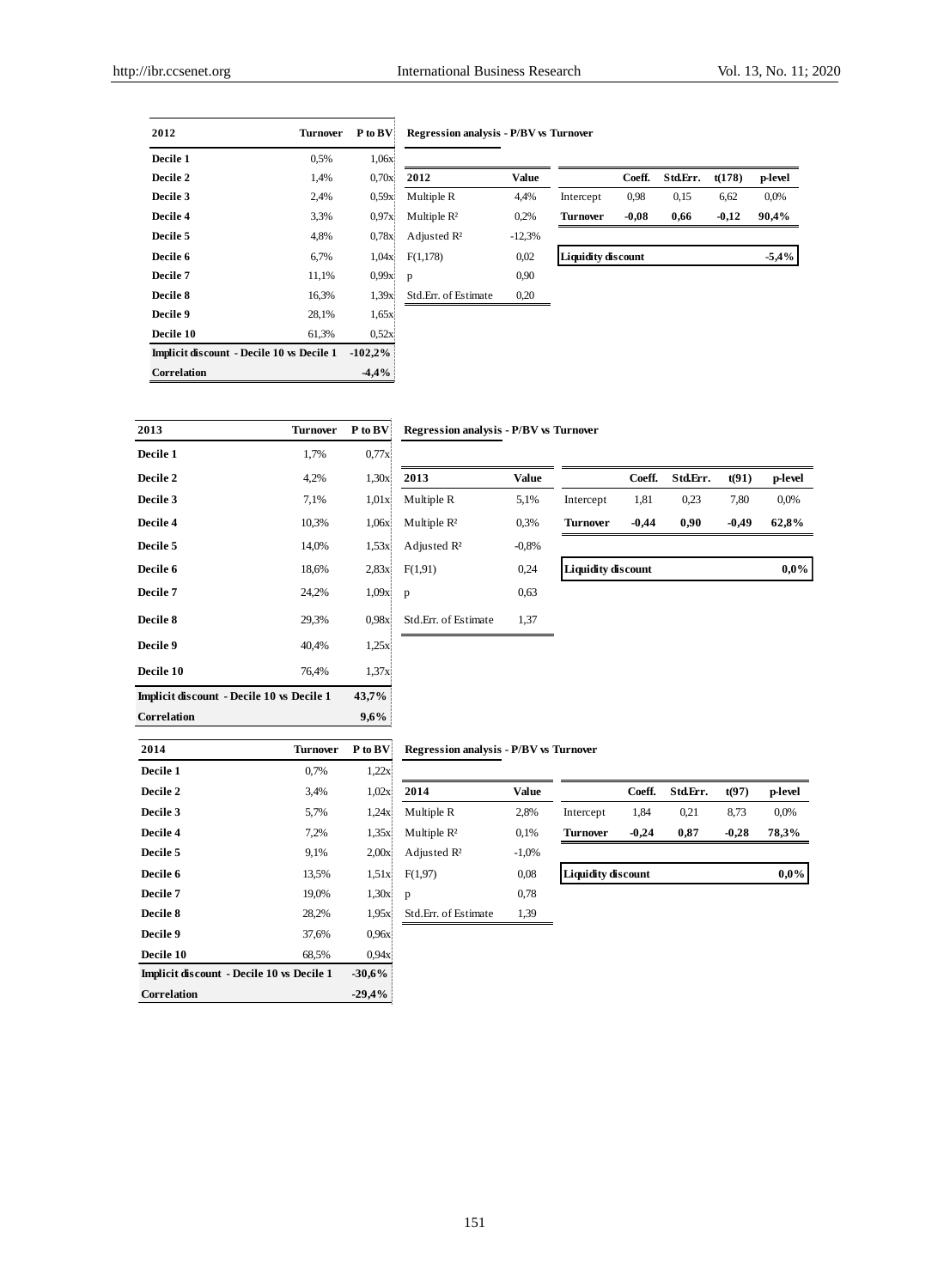|                                                  |                 | 1 W D 1  | ке созной анагузіз - 1 / D т |              |                           |        |          |        |         |
|--------------------------------------------------|-----------------|----------|------------------------------|--------------|---------------------------|--------|----------|--------|---------|
| Decile 1                                         | 1,0%            | 1,29x    |                              |              |                           |        |          |        |         |
| Decile 2                                         | 3,2%            | 0.99x    | 2015                         | <b>Value</b> |                           | Coeff. | Std.Err. | t(99)  | p-level |
| Decile 3                                         | 4,8%            | 1,23x    | Multiple R                   | 5,2%         | Intercept                 | 1,96   | 0,25     | 7,99   | 0,0%    |
| Decile 4                                         | 7,6%            | 1,21x    | Multiple R <sup>2</sup>      | 0,3%         | <b>Turnover</b>           | 0,62   | 1,20     | 0,52   | 60,6%   |
| Decile 5                                         | 10,1%           | 3,12x    | Adjusted $R^2$               | $-0,7%$      |                           |        |          |        |         |
| Decile 6                                         | 13,6%           | 1,88x    | F(1,99)                      | 0,27         | <b>Liquidity discount</b> |        |          |        | 0,0%    |
| Decile 7                                         | 19,4%           | 1,50x    | p                            | 0,61         |                           |        |          |        |         |
| Decile 8                                         | 27,6%           | 1.51x    | Std.Err. of Estimate         | 1,50         |                           |        |          |        |         |
| Decile 9                                         | 34,5%           | 2,08x    |                              |              |                           |        |          |        |         |
| Decile 10                                        | 58,4%           | 1,36x    |                              |              |                           |        |          |        |         |
| <b>Implicit discount - Decile 10 vs Decile 1</b> |                 | 5,5%     |                              |              |                           |        |          |        |         |
| Correlation                                      |                 | 7,2%     |                              |              |                           |        |          |        |         |
| 2016                                             | <b>Turnover</b> | P to BV  |                              |              |                           |        |          |        |         |
| Decile 1                                         | 0,9%            | 0.83x    |                              |              |                           |        |          |        |         |
| Decile 2                                         | 2,9%            | 0.91x    | 2016                         | <b>Value</b> |                           | Coeff. | Std.Err. | t(109) | p-level |
| Decile 3                                         | 3,9%            | 1,46x    | Multiple R                   | 15,0%        | Intercept                 | 1,71   | 0,18     | 9,34   | 0,0%    |
| Decile 4                                         | 5,5%            | 1,58x    | Multiple $R^2$               | 2,3%         | <b>Turnover</b>           | 1,26   | 0,79     | 1,59   | 11,5%   |
| Decile 5                                         | 8,8%            | 1,35x    | Adjusted R <sup>2</sup>      | 1,4%         |                           |        |          |        |         |
| Decile 6                                         | 14,5%           | 1,71x    | F(1,109)                     | 2,52         | <b>Liquidity discount</b> |        |          |        | $0.0\%$ |
| Decile 7                                         | 18,5%           | 1,68x    | p                            | 0,12         |                           |        |          |        |         |
| Decile 8                                         | 24,4%           | 2,29x    | Std.Err. of Estimate         | 1,36         |                           |        |          |        |         |
| Decile 9                                         | 34,8%           | 1,51x    |                              |              |                           |        |          |        |         |
| Decile 10                                        | 87,5%           | 0,87x    |                              |              |                           |        |          |        |         |
| <b>Implicit discount - Decile 10 vs Decile 1</b> |                 | 4,5%     |                              |              |                           |        |          |        |         |
| Correlation                                      |                 | $-15,3%$ |                              |              |                           |        |          |        |         |

## **2015 Turnover P** to **BV Regression analysis - P/BV vs Turnover**

|                 | Coeff. | Std.Err. | t(99) | p-level |
|-----------------|--------|----------|-------|---------|
| Intercept       | 1,96   | 0.25     | 7,99  | 0,0%    |
| <b>Turnover</b> | 0,62   | 1.20     | 0,52  | 60,6%   |

| P to BV |                         |
|---------|-------------------------|
| 0,83x   |                         |
| 0.91x   | 2016                    |
| 1,46x   | Multiple R              |
| 1.58x   | Multiple $R^2$          |
| 1.35x   | Adjusted R <sup>2</sup> |
| 1,71x   | F(1,109)                |
| 1,68x   | p                       |
| 2.29x   | Std. Frr. of Estimate   |
| 1,51x   |                         |
|         |                         |

| <b>/alue</b>  |                           | Coeff. | Std.Err. | t(109) | p-level |
|---------------|---------------------------|--------|----------|--------|---------|
| 5,0%          | Intercept                 | 1.71   | 0.18     | 9.34   | 0.0%    |
| 2,3%          | Turnover                  | 1.26   | 0.79     | 1.59   | 11,5%   |
| 1,4%          |                           |        |          |        |         |
| 2,52          | <b>Liquidity discount</b> |        |          |        | $0.0\%$ |
| $\sim$ $\sim$ |                           |        |          |        |         |

| 2017                                             | <b>Turnover</b> | P to BV  |                      |              |                           |         |          |         |         |
|--------------------------------------------------|-----------------|----------|----------------------|--------------|---------------------------|---------|----------|---------|---------|
| Decile 1                                         | 1,5%            | 1,00x    |                      |              |                           |         |          |         |         |
| Decile 2                                         | 4,1%            | 2,31x    | 2017                 | <b>Value</b> |                           | Coeff.  | Std.Err. | t(119)  | p-level |
| Decile 3                                         | 6,2%            | 2,59x    | Multiple R           | 9,6%         | Intercept                 | 2,70    | 0,27     | 9,83    | 0,0%    |
| Decile 4                                         | 10,1%           | 1,42x    | Multiple $R^2$       | 0,9%         | <b>Turnover</b>           | $-1,46$ | 1,39     | $-1,05$ | 29,6%   |
| Decile 5                                         | 12,7%           | 2.99x    | Adjusted $R^2$       | 0,1%         |                           |         |          |         |         |
| Decile 6                                         | 15,3%           | 2,14x    | F(1,119)             | 1,10         | <b>Liquidity discount</b> |         |          |         | $0.0\%$ |
| Decile 7                                         | 18,9%           | 1,78x    | p                    | 0,30         |                           |         |          |         |         |
| Decile 8                                         | 24,5%           | 1,68x    | Std.Err. of Estimate | 1,72         |                           |         |          |         |         |
| Decile 9                                         | 35,6%           | 1,41x    |                      |              |                           |         |          |         |         |
| Decile 10                                        | 68,2%           | 0,74x    |                      |              |                           |         |          |         |         |
| <b>Implicit discount - Decile 10 vs Decile 1</b> |                 | $-35,2%$ |                      |              |                           |         |          |         |         |
| Correlation                                      |                 | $-54,2%$ |                      |              |                           |         |          |         |         |

| 2017                    | Value |
|-------------------------|-------|
| Multiple R              | 9.6%  |
| Multiple R <sup>2</sup> | 0,9%  |
| Adjusted $R^2$          | 0,1%  |
| F(1,119)                | 1,10  |
| р                       | 0,30  |
| Std.Frr. of Estimate    | 1.72  |

152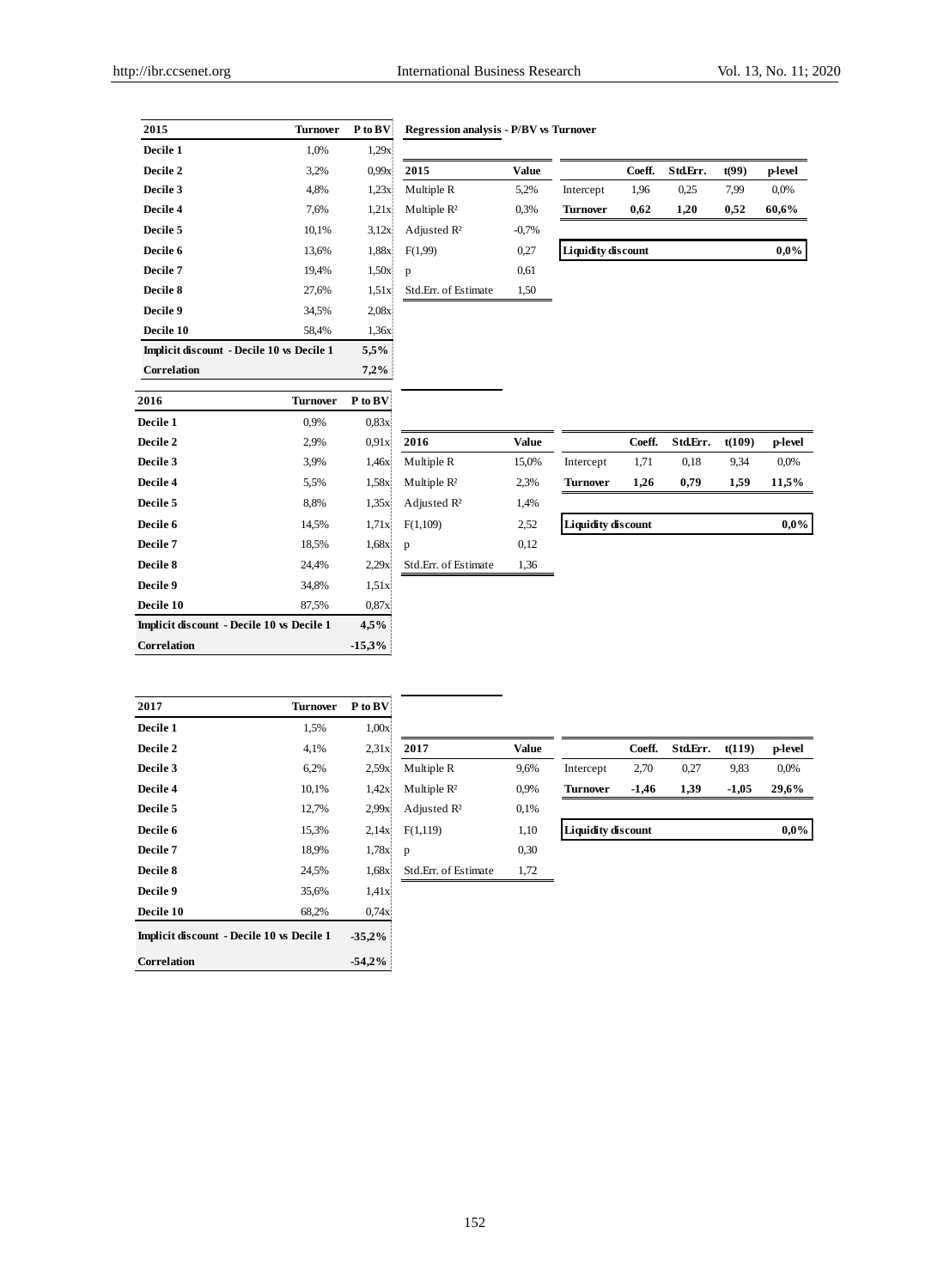| 2018                                             | <b>Turnover</b> | P to BV   |                         |              |                           |         |          |         |         |
|--------------------------------------------------|-----------------|-----------|-------------------------|--------------|---------------------------|---------|----------|---------|---------|
| Decile 1                                         | 1,1%            | 1,00x     |                         |              |                           |         |          |         |         |
| Decile 2                                         | 2,4%            | 1,40x     | 2018                    | Value        |                           | Coeff.  | Std.Err. | t(123)  | p-level |
| Decile 3                                         | 4,4%            | 2,07x     | Multiple R              | 7,9%         | Intercept                 | 2,14    | 0,22     | 9,56    | 0,0%    |
| Decile 4                                         | 6,2%            | 1,68x     | Multiple $R^2$          | 0,6%         | <b>Turnover</b>           | $-1,22$ | 1,38     | $-0,88$ | 37,8%   |
| Decile 5                                         | 8,6%            | 1,98x     | Adjusted R <sup>2</sup> | $-0,2%$      |                           |         |          |         |         |
| Decile 6                                         | 11,8%           | 1,83x     | F(1,123)                | 0,78         | <b>Liquidity discount</b> |         |          |         | $0.0\%$ |
| Decile 7                                         | 15,0%           | 1,57x     | p                       | 0,38         |                           |         |          |         |         |
| Decile 8                                         | 18,9%           | 1,62x     | Std.Err. of Estimate    | 1,55         |                           |         |          |         |         |
| Decile 9                                         | 24,0%           | 1,22x     |                         |              |                           |         |          |         |         |
| Decile 10                                        | 47,8%           | 0,87x     |                         |              |                           |         |          |         |         |
| Implicit discount - Decile 10 vs Decile 1        |                 | $-14,4%$  |                         |              |                           |         |          |         |         |
| Correlation                                      |                 | $-51,6%$  |                         |              |                           |         |          |         |         |
|                                                  |                 |           |                         |              |                           |         |          |         |         |
| 2019                                             | <b>Turnover</b> | P to BV   |                         |              |                           |         |          |         |         |
| Decile 1                                         | 4,6%            | 1,62x     |                         |              |                           |         |          |         |         |
| Decile 2                                         | 14,4%           | 2,50x     | 2019                    | <b>Value</b> |                           | Coeff.  | Std.Err. | t(130)  | p-level |
| Decile 3                                         | 23,3%           | 1,97x     | Multiple R              | 8,3%         | Intercept                 | 2,32    | 0,22     | 10,76   | 0,0%    |
| Decile 4                                         | 35,6%           | 1,24x     | Multiple R <sup>2</sup> | 0,7%         | <b>Turnover</b>           | $-0,23$ | 0,25     | $-0,95$ | 34,3%   |
| Decile 5                                         | 46,5%           | 1,42x     | Adjusted $R^2$          | $-0,1%$      |                           |         |          |         |         |
| Decile 6                                         | 61,6%           | 2,37x     | F(1,130)                | 0,91         | <b>Liquidity discount</b> |         |          |         | 0,0%    |
| Decile 7                                         | 81,9%           | 1,83x     | p                       | 0,34         |                           |         |          |         |         |
| Decile 8                                         | 100,4%          | 1,56x     | Std.Err. of Estimate    | 1,54         |                           |         |          |         |         |
| Decile 9                                         | 139,7%          | 1,50x     |                         |              |                           |         |          |         |         |
| Decile 10                                        | 280,6%          | 0,79x     |                         |              |                           |         |          |         |         |
| <b>Implicit discount - Decile 10 vs Decile 1</b> |                 | $-104,5%$ |                         |              |                           |         |          |         |         |
| Correlation                                      |                 | $-63,8%$  |                         |              |                           |         |          |         |         |

#### **References**

- Acharya, V. V., & Pedersen, L. H. (2002). *Asset pricing with liquidity risk*. working paper, Stern School of Business. https://doi.org/10.2139/ssrn.366300
- Amihud, Y., & Mendelson, H. (1986). Asset pricing and the bid-ask spread. *Journal of Financial Economics, 17.* https://doi.org/10.1016/0304-405X(86)90065-6
- Amihud, Y., & Mendelson, H. (1989). The effects of beta, bid-ask spread, residual risk and size on stock returns. *Journal of Finance, 44.* https://doi.org/10.1111/j.1540-6261.1989.tb05067.x
- Bagna, E. (2012). *La Valutazione delle Banche.* EGEA, ISBN 9788823843332.
- Bagna, E. (2018). Is There Any Value in the Banks Brand? *International Journal of Business and Management, 13*(12), 2018. https://doi.org/10.5539/ijbm.v13n12p261
- Bagna, E., & Cotta Ramusino, E. (2017). Market Multiples and the Valuation Cyclical Companies. *International Business Research, 10*(12). https://doi.org/10.5539/ibr.v10n12p246
- Bagna, E., & Di Martino, G. (2013). La value relevance della fair value hierarchy nel settore bancario europeo. *Finanza Marketing e Produzione, 4.*
- Bagna, E., Bini, M., Bird, R., Momentè, F., & Reggiani, F. (2010). Accounting for employee stock options: What can we learn from the market's perceptions? *Journal of International Financial Management & Accounting 21*(2), 161-186. https://doi.org/10.1111/j.1467-646X.2010.01039.x
- Bagna, E., Di Martino, G., & Rossi, D. (2015). No more discount under enhanced fair value hierarchy. *Applied Economics, 47*(51).<https://doi.org/10.1080/00036846.2015.1054068>
- Bagna, E., Dicuonzo, G., Perrone, A., & Dell'Atti, V. (2017). The value relevance of brand valuation. *Applied Economics, 49*(58).<https://doi.org/10.1080/00036846.2017.1352078>